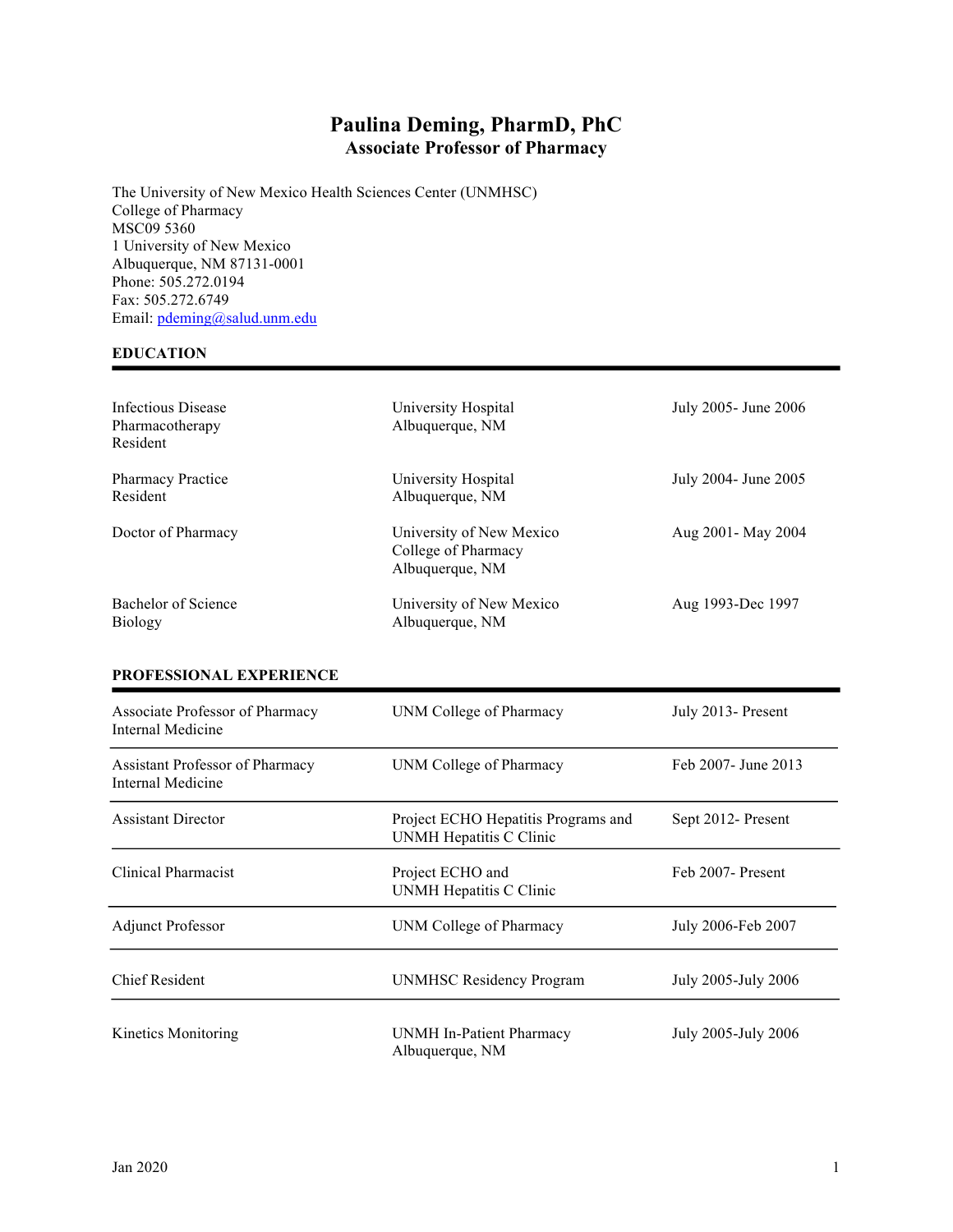| In-Patient Pharmacy Staff                                                                                   |                                                                      | UNMH In-Patient Pharmacy<br>Albuquerque, NM                                                                                                                                                                                                                                                                                                                                                                                                                                                                                                                                                                                                                                                                                                                                                                                                           | July 2004-July 2005                   |
|-------------------------------------------------------------------------------------------------------------|----------------------------------------------------------------------|-------------------------------------------------------------------------------------------------------------------------------------------------------------------------------------------------------------------------------------------------------------------------------------------------------------------------------------------------------------------------------------------------------------------------------------------------------------------------------------------------------------------------------------------------------------------------------------------------------------------------------------------------------------------------------------------------------------------------------------------------------------------------------------------------------------------------------------------------------|---------------------------------------|
| Pharmacy Intern                                                                                             |                                                                      | Lovelace Montgomery Pharmacy<br>Albuquerque, NM                                                                                                                                                                                                                                                                                                                                                                                                                                                                                                                                                                                                                                                                                                                                                                                                       | 2002-2004                             |
| Conference Staff                                                                                            |                                                                      | Center for Strategic Decision Research<br>Menlo Park, CA                                                                                                                                                                                                                                                                                                                                                                                                                                                                                                                                                                                                                                                                                                                                                                                              | June-July 2000<br>May-June 2001       |
| Project Manager                                                                                             |                                                                      | ePAC Advanced Printing and Logistics<br>San Leandro, CA                                                                                                                                                                                                                                                                                                                                                                                                                                                                                                                                                                                                                                                                                                                                                                                               | Aug 1999- May 2001                    |
| Consultant                                                                                                  |                                                                      | ePAC Advanced Printing and Logistics<br>San Leandro, CA                                                                                                                                                                                                                                                                                                                                                                                                                                                                                                                                                                                                                                                                                                                                                                                               | Mar 1999- Aug 1999                    |
| <b>CLINICAL EXPERIENCE</b>                                                                                  |                                                                      |                                                                                                                                                                                                                                                                                                                                                                                                                                                                                                                                                                                                                                                                                                                                                                                                                                                       |                                       |
| Dr. Karla Thornton, MD<br>Duties:<br>٠<br>٠<br>٠                                                            | medical issues                                                       | Evaluate patients for initiation of HCV therapy including initial screening and diagnosis with<br>relevant history, physical exam, and laboratory assessment<br>Evaluate patients on therapy for complications of therapy including side effects and related<br>Follow up care on patients including those on therapy and those who have completed therapy<br>or patients who are not candidates for treatment                                                                                                                                                                                                                                                                                                                                                                                                                                        |                                       |
| <b>ECHO</b> Institute<br>Community Hepatitis C Clinic<br>٠<br>$\bullet$<br>$\bullet$<br>$\bullet$<br>٠<br>٠ | Implement weekly didactic curriculum                                 | Medical Directors: Dr. Sanjeev Arora, MD, Dr. Karla Thornton MD<br>Serve as expert faculty for clinic; co-facilitate<br>Assist rural healthcare providers in providing HCV treatment including evaluation of<br>eligibility of treatment, optimization of pharmacological therapy for hepatitis, liver disease,<br>HCV resistance profiles, and underlying comorbidities<br>Prepare and maintain clinic protocol, treatment algorithms, monitoring flowsheets<br>Provide monthly training for new HCV providers<br>Provide educational presentations for clinic participants<br>Liaison with practitioners interested in implementing ECHO including Indian Health Services<br>and collaborating partners at University of Washington, University of Utah, St. Lukes<br>(Houston) and St. Joseph's Hospital (Phoenix) through the ECHO HCV Consortium | Feb 2007- Present                     |
| Department of Corrections HCV Clinic                                                                        |                                                                      |                                                                                                                                                                                                                                                                                                                                                                                                                                                                                                                                                                                                                                                                                                                                                                                                                                                       | Feb 2011- Dec 2012, Aug 2015- Present |
|                                                                                                             | Medical director of clinic since 2019<br>Facilitate teleECHO clinics |                                                                                                                                                                                                                                                                                                                                                                                                                                                                                                                                                                                                                                                                                                                                                                                                                                                       |                                       |

• Serve as expert faculty for clinic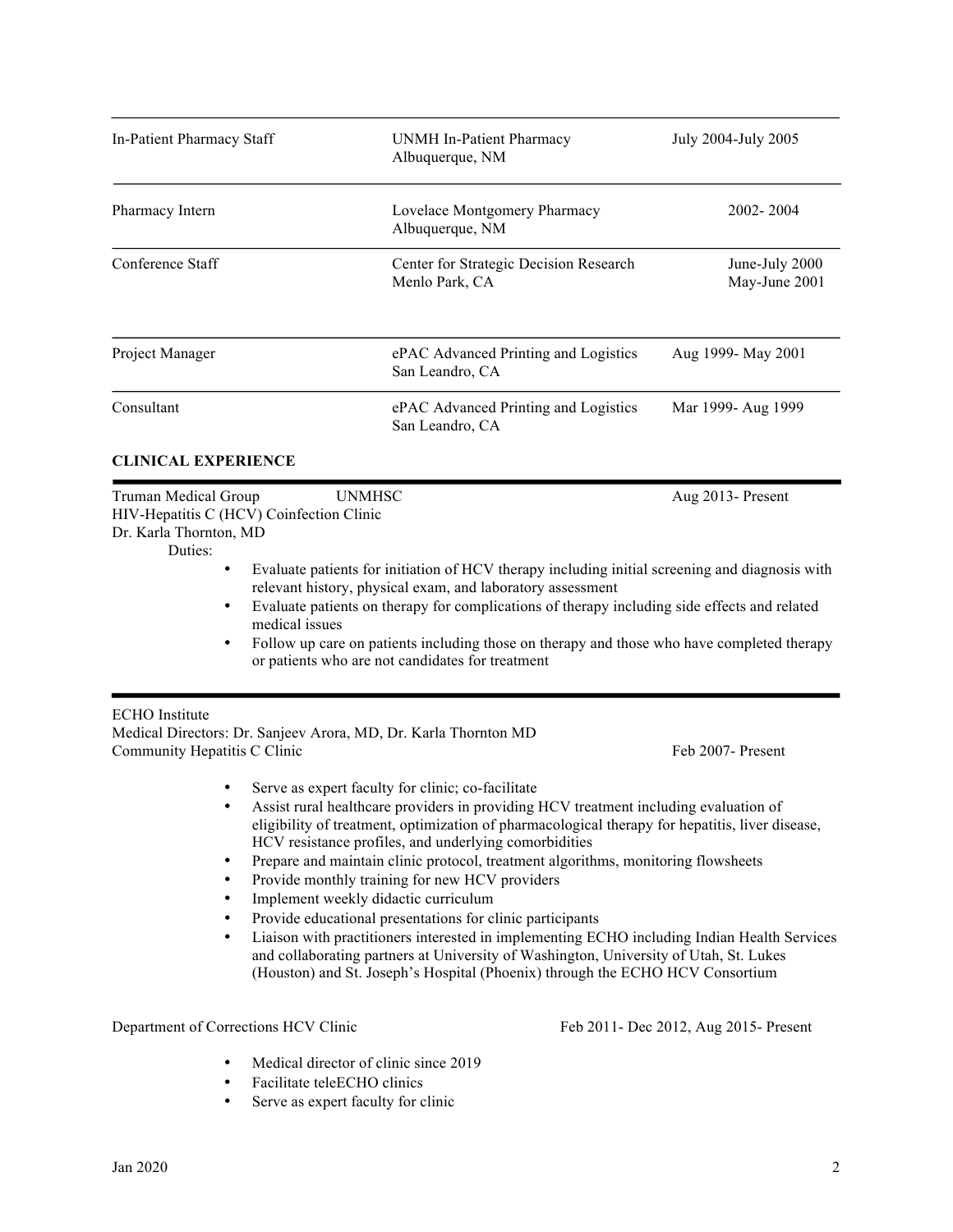- Assist clinicians in the corrections systems in providing HCV treatment for selected inmates including evaluation of liver disease, selecting optimal HCV therapies, management and follow-up of patients on therapy, management and follow up of patients with cirrhosis
- Prepare and maintain clinic protocol, treatment algorithms, monitoring flowsheets, and patient and provider handouts
- Provide HCV training for new HCV providers
- Implement weekly didactic curriculum
- Provide educational presentations for clinic participants

Indian Country HCV TeleECHO Clinic (formerly: Indian Health Services HCV ECHO) 2014- present

- Medical director of clinic since 2019
- Serve as expert faculty for clinic; co-facilitate
- Assist rural healthcare providers in providing HCV treatment including evaluation of eligibility of treatment, optimization of pharmacological therapy for hepatitis, liver disease, HCV resistance profiles, and underlying comorbidities
- Prepare and maintain clinic protocol, treatment algorithms, monitoring flowsheets
- Provide monthly training for new HCV providers
- Implement bi-weekly didactic curriculum
- Provide educational presentations for clinic participants

HCV Elimination for Country of Georgia 2016- Present

- Serve as expert faculty for clinic
- Assist healthcare providers in the Country of Georgia in implementing the ECHO model
- Assist healthcare providers in the Country of Georgia in optimizing HCV treatment in difficult to treat patient populations
- Prepare and maintain clinic protocol, treatment algorithms, monitoring flowsheets
- Co-direct curriculum schedule and plan
- Provide educational presentations for clinic participants

HBV ECHO: Reducing Perinatal Transmission (HRSA funded) 2016- 2018

- Prepare and maintain clinic presentation forms
- Develop curriculum
- Develop learning points for each clinical session for on-line learning community

Great Plains Indian Country HCV ECHO 2018-present

- Medical director and faculty expert for first pharmacy-lead HCV ECHO
- Provide HCV treatment recommendations to clinicians working in Indian Health Systems, Tribal and Urban Indian Health
- Provide curricular presentations

Gastroenterology/ HCV Clinic (UNMH) Feb 2007- Present Dr. Sanjeev Arora, MD Feb 2005-June 2006

Duties:

- Evaluate patients for initiation of hepatitis therapy including initial screening and diagnosis with relevant history, physical exam, and laboratory assessment
- Evaluate patients on therapy for complications of therapy including side effects and related medical issues
- Follow up care on patients including those on therapy and those who have completed therapy or patients who are not candidates for treatment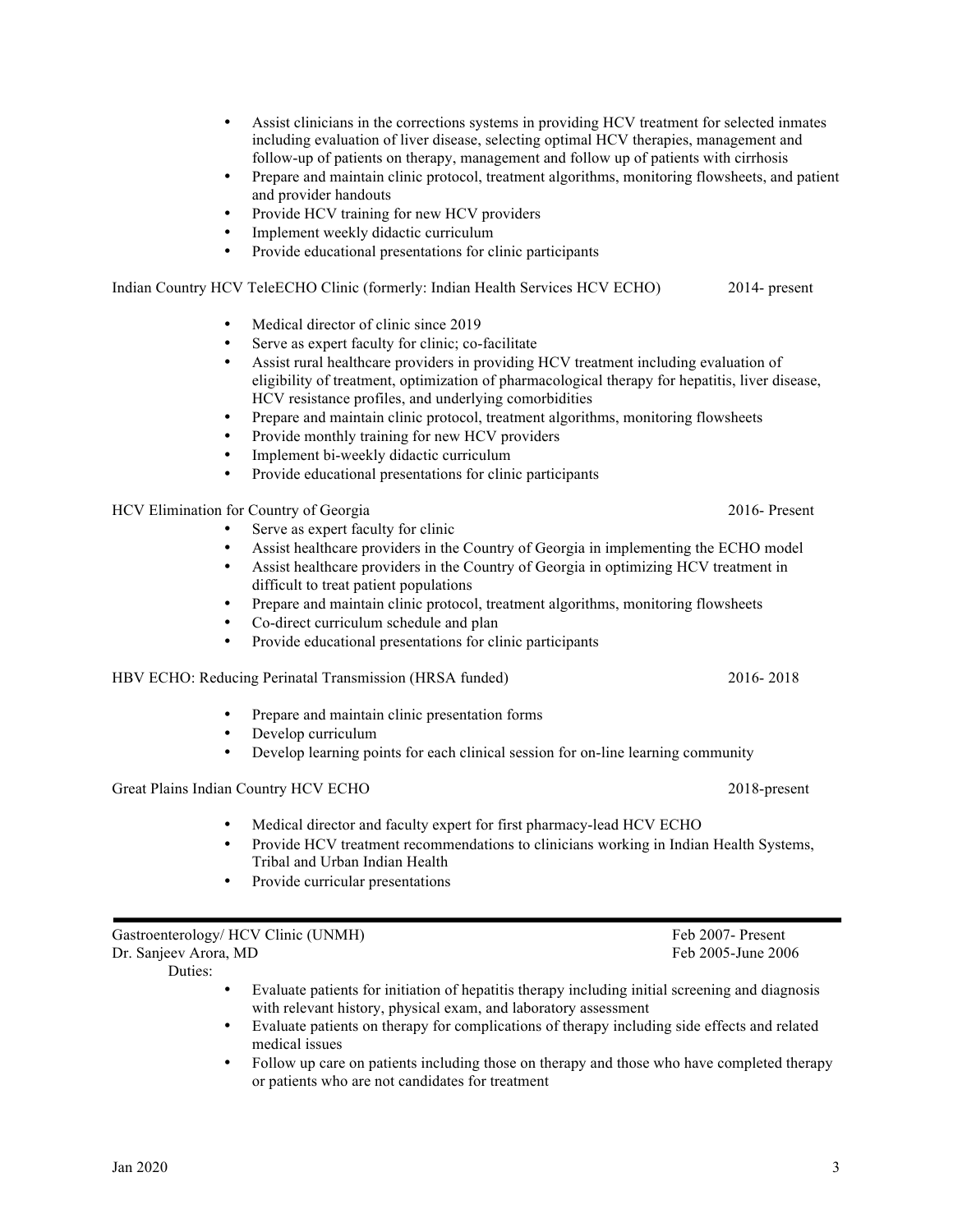- Provide mentorship in patient care and physical assessment in ambulatory care setting for pharmacy resident
- Review clinic protocols and procedures
- Serve as point of contact for nursing concerns regarding patient treatment

#### **MENTORSHIP**

#### Residency Mentor

| Chelsea Rodriguez, PharmD                          | 2019-             |
|----------------------------------------------------|-------------------|
| Jessica Lewis, PharmD                              | 2018-2019         |
| M. Gabriela Cabanilla, PharmD                      | 2017-2018         |
| Laura Garcia, PharmD                               | 2016-2017         |
| Andrea Brandt, PharmD                              | 2015-2016         |
| Megan Fletcher, PharmD                             | 2014-2015         |
| Brandon Dionne, PharmD                             | 2013-2014         |
| Joseph Llewellyn, PharmD                           | 2012-2013         |
| Melinda Montoya, PharmD                            | 2011-2012         |
| Matthew London, PharmD                             | 2010-2011         |
| Michael North, PharmD                              | 2009-2010         |
| Chris Werth, PharmD                                | 2008-2009         |
| Kent Montierth, PharmD                             | 2007-2008         |
| College of Pharmacy Cares (faculty student mentor) | Jan. 2018-present |
| Research Mentor: Brenna Darling (PharmD candidate) | Aug. 2017-2020    |

E-Portfolio Mentor (faculty student mentor) Dec 2009-2011

# **TEACHING RESPONSIBILITIES**

Preceptor: ECHO Interprofessional Clinical Clerkship (co-preceptor with Dr. Joe Anderson and IPE team): 3 students (2 pharmacy, 1 medical student) Feb. 2020 4 students (2 pharmacy, 2 medical students) Jan. 2020 4 students (2 pharmacy, 2 medical students) Feb. 2019 3 students (2 pharmacy students, 1 medical student) Jan. 2019 3 students (2 pharmacy students, 1 medical student) Feb. 2018 3 students (2 pharmacy students, 1 medical student) Jan. 2018 4 students (2 pharmacy students, 2 medical students) Feb. 2017 2 pharmacy students Jan. 2017 6 students (2 pharmacy students, 2 medical students, 2 nursing students) Feb. 2016 8 students (2 pharmacy students, 4 medical students, 2 nursing students) Jan. 2016 6 students (2 pharmacy students, 2 medical students, 2 nursing students) Feb. 2015 5 students (1 pharmacy resident, 2 pharmacy students, 1 nurse practitioner, 1 nursing student) Jan. 2015 8 students (6 pharmacy students and 2 medical students) March 2014-August 2014 Preceptor: Project ECHO Advanced Liver Care Rotation 6 pharmacy students June 2019-Dec 2019 4 pharmacy students June 2018-May 2019 6 pharmacy students and 1 infectious disease pharmacotherapy resident June 2017-Jan 2018 6 pharmacy students and 1 infectious diseases pharmacotherapy resident between June 2016-May 2017 5 pharmacy students and 1 pharmacy resident between June 2015- May 2016 4 pharmacy students between June 2014- May 2015 Preceptor: Internal Medicine Clinical Clerkship 4 students and 4 residents between July 2013- June 2014 16 students and 4 residents between June 2012- July 2013 16 students and 4 residents between June 2011-May 2012 17 students and 4 residents between June 2010-May 2011 16 students and 4 residents between June 2009-May 2010 16 students and 4 residents between June 2008-May 2009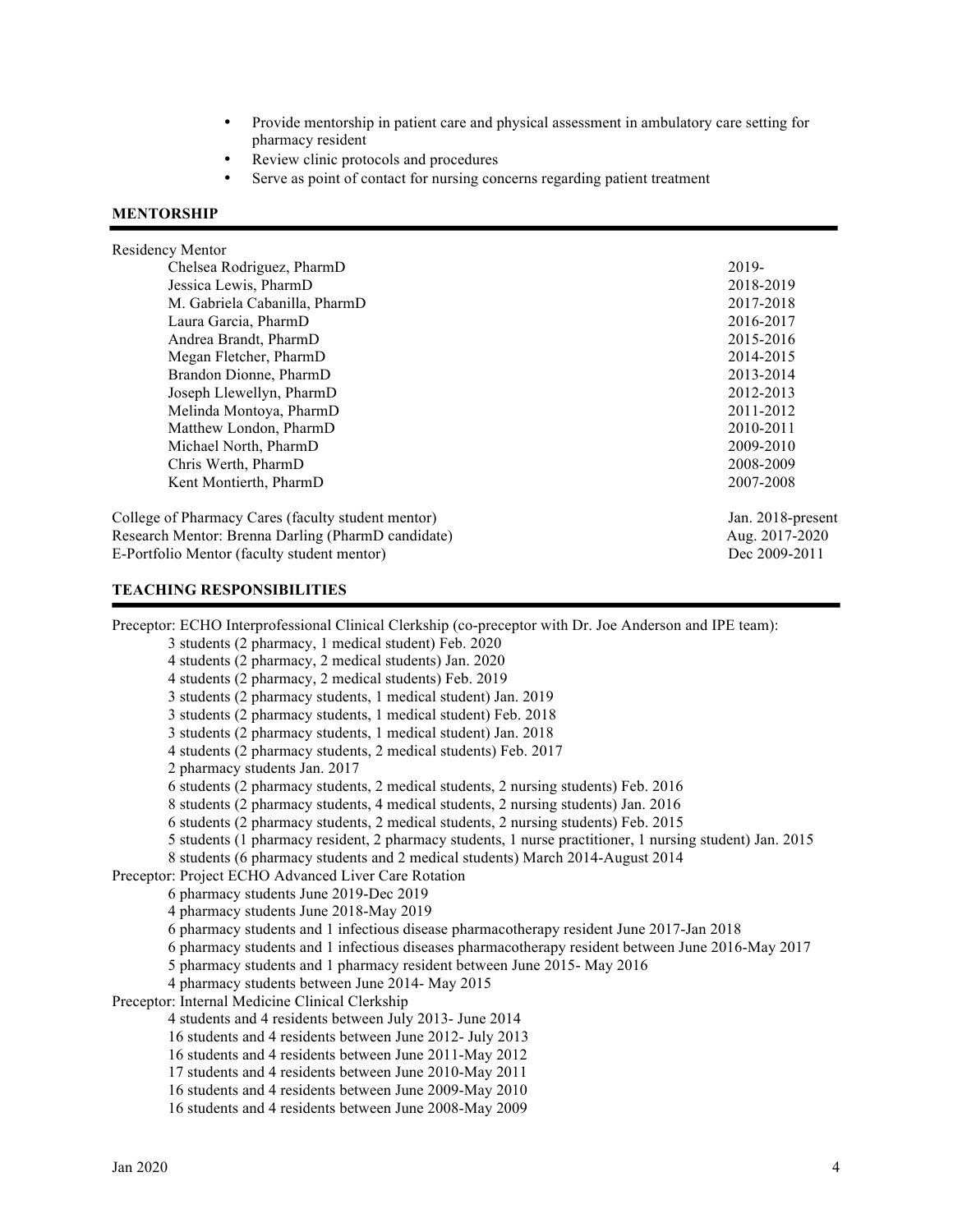# 31 students and 4 residents between July 2007-May 2008

| Co-Instructor of Record: Integrated Pharmacotherapy 845<br>Instructor of Record: Integrated Pharmacotherapy 840                             | 2018, 2019<br>2018, 2019 |
|---------------------------------------------------------------------------------------------------------------------------------------------|--------------------------|
| Lecturer: Integrated Pharmacotherapy 810: Dose adjustments in hepatic disease (2 hrs)                                                       | 2018, 2019               |
| Lecturer: Integrated Pharmacotherapy 810: Thyroid disease (1 hour)                                                                          | 2018, 2019               |
| Lecturer: Integrated Pharmacotherapy 830: Pancreatitis, GERD/PUD,<br>cirrhosis management, drug induced liver injury (8 hours)              | 2019                     |
| Lecturer: Integrated Pharmacotherapy 835: Pancreatitis, GERD/PUD,<br>cirrhosis management, drug induced liver injury (8 hours)              | 2018                     |
| Lecturer: Pharmacotherapy 751: Hepatitis A and B (1 hour)                                                                                   | 2015, 2016, 2017         |
| Lecturer: Pharmacotherapy 751: Hepatitis C (4 hours)                                                                                        | 2015, 2016, 2017         |
| Lecturer: Pharmaceutical Care Lab- Chronic Liver Disease Lab (2 hours)                                                                      | 2015-present             |
| Instructor of Record: Pharmacotherapy 752<br>6 credit hour course with multiple block instructors                                           | 2012-13, 2016-18         |
| Lecturer: Pharmaceutical Lab - Chronic Liver Disease Assessment (3 hours)                                                                   | 2015, 2016               |
| Guest Lecturer: UNM Physician Assistant Course PAST 533: Viral hepatitis                                                                    | 2013, 2017, 2018         |
| Lecturer: Pharmacotherapy 751: Hepatitis C (2 hours)                                                                                        | Oct 2012-2014            |
| Lecturer: Pharmacotherapy 751: Hepatitis B (2 hours)                                                                                        | Oct 2012-2014            |
| Lecturer: Pharmacotherapy 751: Hepatitis A (1 hour)                                                                                         | Oct 2012-2014            |
| Block Coordinator: Gastroenterology in Pharmacotherapy 751<br>Provided 8 lectures approx. 2 hours each and coordinated with guest lecturers | 2010-2016                |
| Lecturer: Pharmacotherapy 752: Anemia II/Drug-Induced Hematology Disorders (2 hours)                                                        | 2012                     |
| Lecturer: Pharmacotherapy 752: Introduction to Hematology/Anemia I (2 hours)                                                                | 2012-2014                |
| Lecturer: Pharmacotherapy 752: Epilepsy (2 hours)                                                                                           | 2012                     |
| Block Coordinator: Neurology in Pharmacotherapy 752                                                                                         | 2012                     |
| Block Coordinator: Immunology/ Hematology in Pharmacotherapy 752                                                                            | 2012                     |
| Lecturer: Pharmaceutical Care Lab- Chronic Liver Disease Lab<br>3 days x 1.5 hours                                                          | 2010                     |
| Faculty Facilitator: Pharmacy 765L: Pharmaceutical Care Lab                                                                                 | 2010                     |
| Lecturer Pathophysiology: GERD, PUD, IBS, IBD (2 hrs)                                                                                       | 2010-2016                |
| Lecturer Pathophysiology: Liver Disease (2 hrs)                                                                                             | 2010-2016                |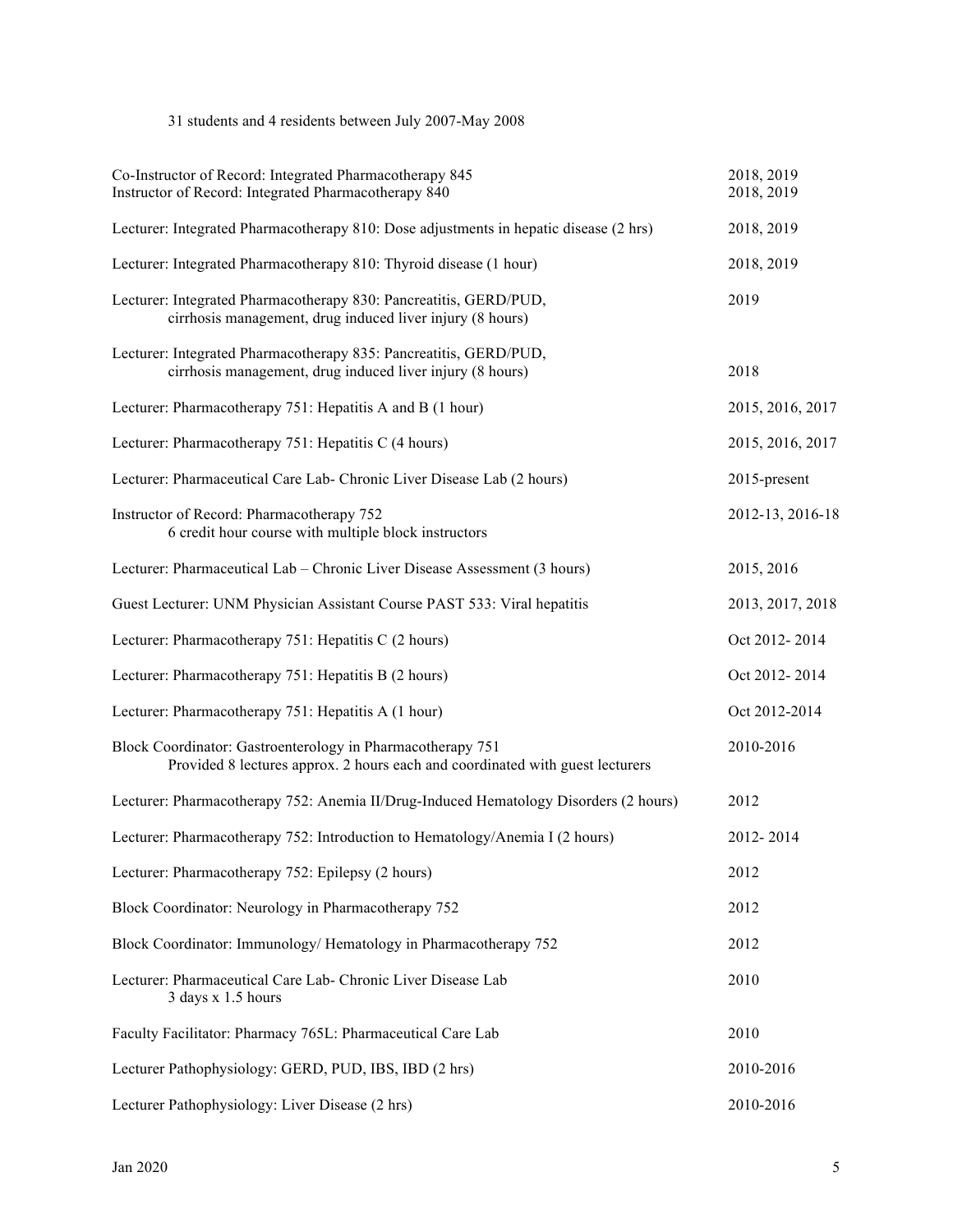| Lecturer Pharmacotherapy 739: Thyroid Disorders (1 hr)                                                                                               | 2010-2016               |
|------------------------------------------------------------------------------------------------------------------------------------------------------|-------------------------|
| Lecturer: Pharmacy 784 Infectious Diseases Elective: HCV (2 hrs)<br>Lecturer: Pharmacy 784 Infectious Diseases Elective: HIV-HCV Coinfection (2 hrs) | 2016, 2017<br>2013-2015 |
| Lecturer: Pharmacy 784 Infectious Diseases Elective: HIV-HCV Coinfection (1 hr)                                                                      | 2010-2012               |
| Lecturer: Pharmacy 726: Dose Adjustments in Hepatic Disease (2 hrs)                                                                                  | 2009, 2011-14, 2016-17  |
| Block Coordinator: Critical Care and Nutrition in Pharmacotherapy 751                                                                                | 2009, 2014              |
| Lecturer: Pharmacotherapy 719 (Self-Care): Diarrhea and Constipation (2 hrs)                                                                         | 2009                    |
| Lecturer: Pharmacotherapy 719 (Self-Care): GERD and Nausea and Vomiting (2 hrs)                                                                      | 2009                    |
| Lecturer: Pharmacotherapy 751: Community-Acquired Pneumonia (2 hrs)                                                                                  | 2009                    |
| Block Coordinator: Gastroenterology in Pharmacotherapy 751<br>Provided 8 lectures approximately 2 hours each and coordinated with guest lecturers    | 2009                    |
| Lecturer: Pharmaceutical Care Lab- Chronic Liver Disease Lab (1.5 hrs)                                                                               | 2009                    |
| Lecturer: Hepatic Dysfunction as a Risk Factor for Infectious Disease<br><b>Infectious Disease Elective</b>                                          | 2009                    |
| Lecturer Pharmacokinetics 726: Dose Adjustments in Hepatic Disease and Case Session (2 hrs)                                                          | 2008                    |
| Lecturer: Pharmaceutical Care Lab- Chronic Liver Disease Lab (1.5 hrs)                                                                               | 2008                    |
| Block Coordinator: Critical Care and Nutrition in Pharmacotherapy 751                                                                                | 2008                    |
| Block Coordinator: Gastroenterology in Pharmacotherapy 751<br>Provided 8 lectures approximately 2 hours each and coordinated with guest lecturers    | 2008                    |
| Block Coordinator: Internal Medicine in Pharmacotherapy 752<br>Provided 6 lectures approximately 2 hours each and coordinated with guest lecturers   | 2008                    |
| Lecturer Pharmacotherapy 739: Thyroid Disorders (2 hrs)                                                                                              | 2008                    |
| Lecturer Pathophysiology: GERD, PUD, IBS, IBD (2 hrs)                                                                                                | 2008                    |
| Lecturer Pathophysiology: Liver Disease (2 hrs)                                                                                                      | 2008                    |
| Physical Assessment and Critical Skills 750-Lab Section Instructor (3 hrs)                                                                           | 2007-08                 |
| Instructor of Record: Pharmacotherapy 751<br>6 credit hour course with multiple block instructors                                                    | 2007-09, 2014           |
| Lecturer Pharmacotherapy 751: Thyroid Disorders (2 hrs)                                                                                              | 2007                    |
| Lecturer Pharmacy 719 Self-Care Therapeutics: GERD/ PUD/ Nausea and Vomiting<br>$(1.5 \text{ hrs})$                                                  | 2007                    |
| Lecturer Kinetics 745: Dose Adjustments in Hepatic Disease (1 hr)                                                                                    | 2007                    |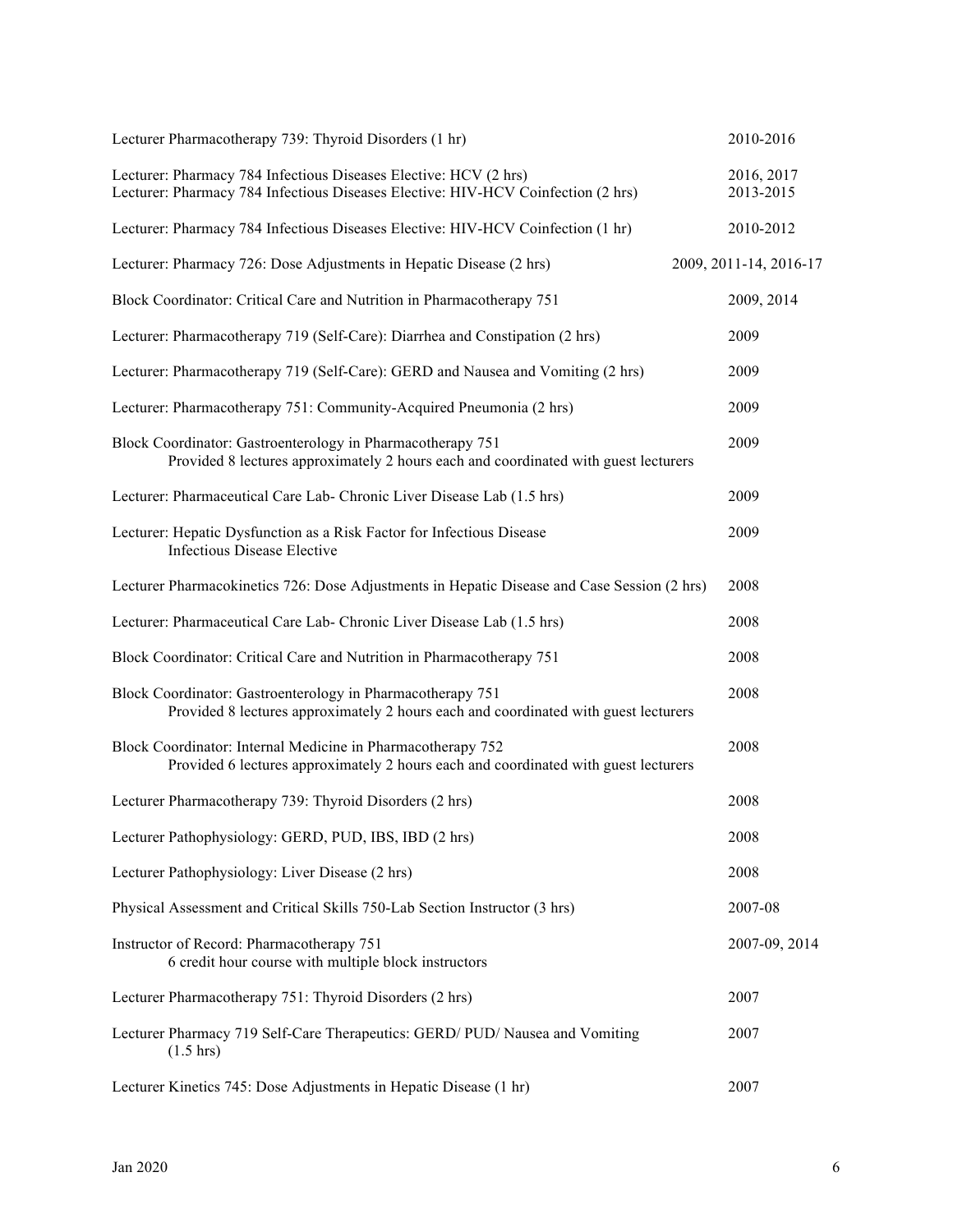| Lecturer Pharmacokinetics 726: Dose Adjustments in Hepatic Disease (1 hr)                           | 2007          |
|-----------------------------------------------------------------------------------------------------|---------------|
| CE Lecture for the Infectious Disease Fellows and Attending Physicians:<br>Opportunistic Infections | 2006          |
| OSCE Evaluator for Physical Assessment and Critical Skills                                          | 2006, 2012-14 |
| Guest Lecturer for Pharmacotherapy 752: Upper Respiratory Tract Infections (2 hrs)                  | 2006          |
| Guest Lecturer for Pharmacotherapy 752: Sexually Transmitted Diseases (2 hrs)                       | 2006          |
| Student-Centered, Problem-Based Learning, 712/722 (6 hrs/week X 8 weeks)                            | 2004-05       |
| Preceptor Pharmacy 770                                                                              | 2004-06       |
| Assistant for Patient Assessment Lab 750L (3 hours/week x 12 weeks)                                 | 2004          |
| Guest Lecturer for Pharmacotherapy 751: Nausea and Vomiting (2 hours)                               | 2004          |

## **GRANTS SUBMITTED**

**ABBVIE Investigator Initiated Research Program** \$200,000 Integration of HCV Treatment into Substance Use Disorder Clinics: Integrating the ECHO Model to Provide Concomitant HCV Treatment Utilizing Existing Resources (Submitted) Role: PI

**Centers for Disease Control: Community-Based Programs to Test and Cure Hepatitis C Grant** \$20,000,000 New Mexico comprehensive hepatitis intervention program. (Not funded) Role: Co-I

**University of New Mexico Resource Allocation Committee (RAC) Grant** \$10,000 Optimization of hepatitis B vaccine in HIV-infected patients. (Funded) Project Period 2010-2011 Role: Co-I

**Society of Infectious Disease Pharmacists/ Astellas Research Award** \$20,000 Identification of MRSA strains as an independent risk factor in hospitalized patient outcome. (Funded) Project Period 2007-2010 Role: PI

**Society of Infectious Disease Pharmacists/ Pfizer/ Wyeth Research Award** \$20,000 Identification of MRSA strains as an independent risk factor in hospitalized patient outcome. (Not funded) Project Period 2005-2006 Role: PI

**American College of Clinical Pharmacy/Frontiers Career Development Research Award** \$30,000 MRSA strains as an independent risk factor in hospitalized patient outcome. (Not funded) Project Period 2007-2008 Role: PI

#### **ABSTRACTS**

Martin M, Ho Macy, Koren D, Mehta S, Mennen K, Hammond K, Naik S, Teply R, **Deming P**, Radley A. Pharmacist Driven Models of Care for Hepatitis C Virus Elimination: Real World Cohorts. *American College of Clinical Pharmacy (ACCP) Annual Meeting*. New York, NY. Oct 26-29, 2019.

Cabanilla MG, **Deming P**, Qualls C, Arora S, Thornton K. Hepatitis C virus sustained virologic response rates in Hispanics. *American Association for the Study of Liver Diseases 2018 Annual Meeting*; San Francisco, CA. November 2018.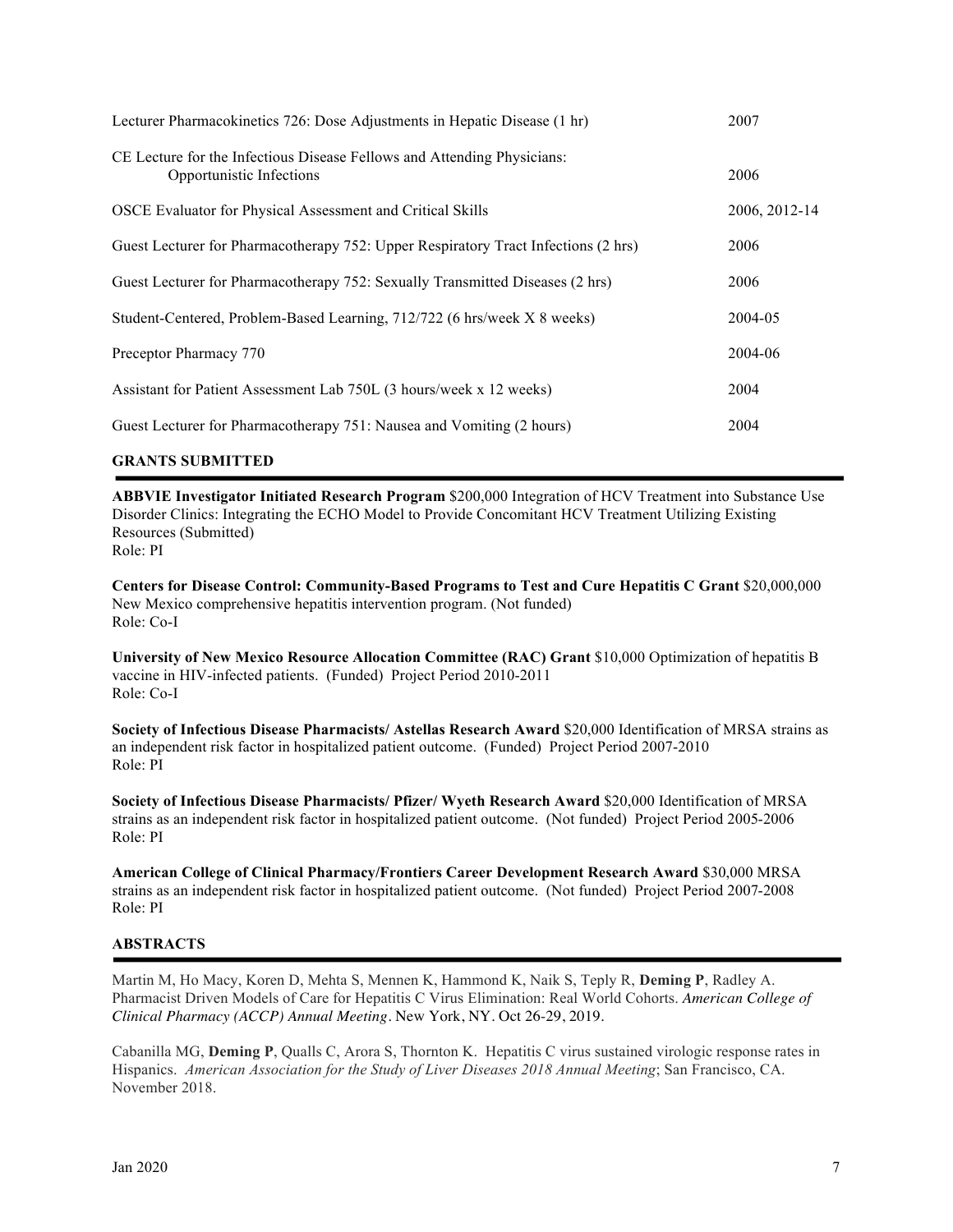**Deming P,** Moran B, Gazarian N, Owen J, Stephens D, Leston J. Great Plains pharmacy-driven HCV ECHO-Building capacity and filling clinical gaps to cure hepatitis C. *American College of Clinical Pharmacy (ACCP) Global Conference on Clinical Pharmacy*. Seattle, WA. Oct 20-23, 2018.

Jakeman B, Vu TA, **Deming P**, Pineda L, Tomaszewski L, Pérez S, **Thornton K**. Integrating pharmacists into the treatment management team for patients living with human immunodeficiency virus and hepatitis C virus. *American College of Clinical Pharmacy (ACCP) Global Conference on Clinical Pharmacy*. Seattle, WA. Oct 20- 23, 2018.

Stephens D, Leston J, **Deming P**. Eliminating Hepatitis C in Indian Country Using the ECHO Model. National Indian Health Board 2018 National Tribal Health Conference. Oklahoma City, OK. September 2018.

Cabanilla MG, **Deming P**, Martinez L, Thornton K, Arora S. Hepatitis C virus sustained virologic response rates in Hispanics. *Annual American Society for Health-Systems Pharmacists.* Orlando, FL. December 2017.

Thornton K, Price JC, **Deming P**, Sedillo ML, Scott J, Aronsohn AI, Box TD, Sussman NL, Khaderi S, Gish RG, Page K, Arora S. Expanding HCV treatment access: training primary care providers in the US using the ECHO model. *American Association for the Study of Liver Diseases 2017 Annual Meeting*; Washington DC. October 2017.

David C, David D, Essex W, **Deming P**, Qualls CR, Mera J. Hepatitis C treatment outcomes in a pharmacistmanaged clinic in a rural tribal health system. *American Association for the Study of Liver Diseases 2017 Annual Meeting*; Washington DC. October 2017.

Thornton K, **Deming P**, Sedillo ML, Wang G, Gish R, Pham T. HBV ECHO: Reducing Perinatal Transmission. Community Health Institute and Expo: San Diego, CA. August 2017.

Thornton K, **Deming P,** Sedillo M, Arora S. Treatment of chronic hepatitis virus (HCV) infections with direct acting antivirals in the New Mexico State priosn system using the Project ECHO model. *52nd Annual Meeting of the European Association for the Study of the Liver;* Amsterdam, Netherlands. Abstract FRI-186. April 2017.

Thornton K, **Deming P,** Sedillo M, Qualls C, Box T, Scott J, Cox P, Mera J, Miller A, Manch R, Kohli A, Gish R, Moore A, Sussman N, Khaderi S, Arora S. Low sustained virologic response (SVR) rates in genotype (GT) 2 and 3 patients with quantifiable hepatitis C virus (HCV) at week 4 of treatment with sofosbuvir (SOF) containing regimens. *51st Annual Meeting of the European Association for the Study of the Liver;* Barcelona, Spain. Abstract 126049 SAT-193. April 2016.

Georgie F, Nafisi S, Kohli A, Thornton K, Reynolds J, Moore A, Gish R, Scott J, **Deming P,** Sedillo M, Qualls C, Box T, Cox P, Mera J, Miller A, Sussman N, Khaderi S, Manch R, Arora S. Primary care physicians utilizing the ECHO model equally effective as subspecialists treating HCV using DAA-only regimens. Results of the ECHO model. *51st Annual Meeting of the European Association for the Study of the Liver;* Barcelona, Spain. Abstract 126116 SAT-260. April 2016.

Brandt A, **Deming P,** Thornton K, Arora S. Impact of treatment delay on clinical outcomes in hepatitis C patients. *50th Annual American Society for Health-Systems Pharmacists* New Orleans, LA. December 2015.

Garcia R, Arora S, **Deming P**, Thornton K. Hepatitis C treatment experience in the New Mexico state prison system using the ECHO model. *2015 National Summit on HCV and HIV Diagnosis, Prevention, and Access to Care*. Arlington, VA. June 4-6, 2015.

Thornton K, **Deming P**, Manch R, et al. Response guided therapy is not dead: low sustained virologic response (SVR) rates in patients with detectable hepatitis C virus (HCV) at week 4 of treatment with sofosbuvir (SOF) containing regimens. *50th Annual Meeting of the European Association for the Study of the Liver*; April 22-26, 2015; Vienna, Austria. Abstract LB4268 LP55.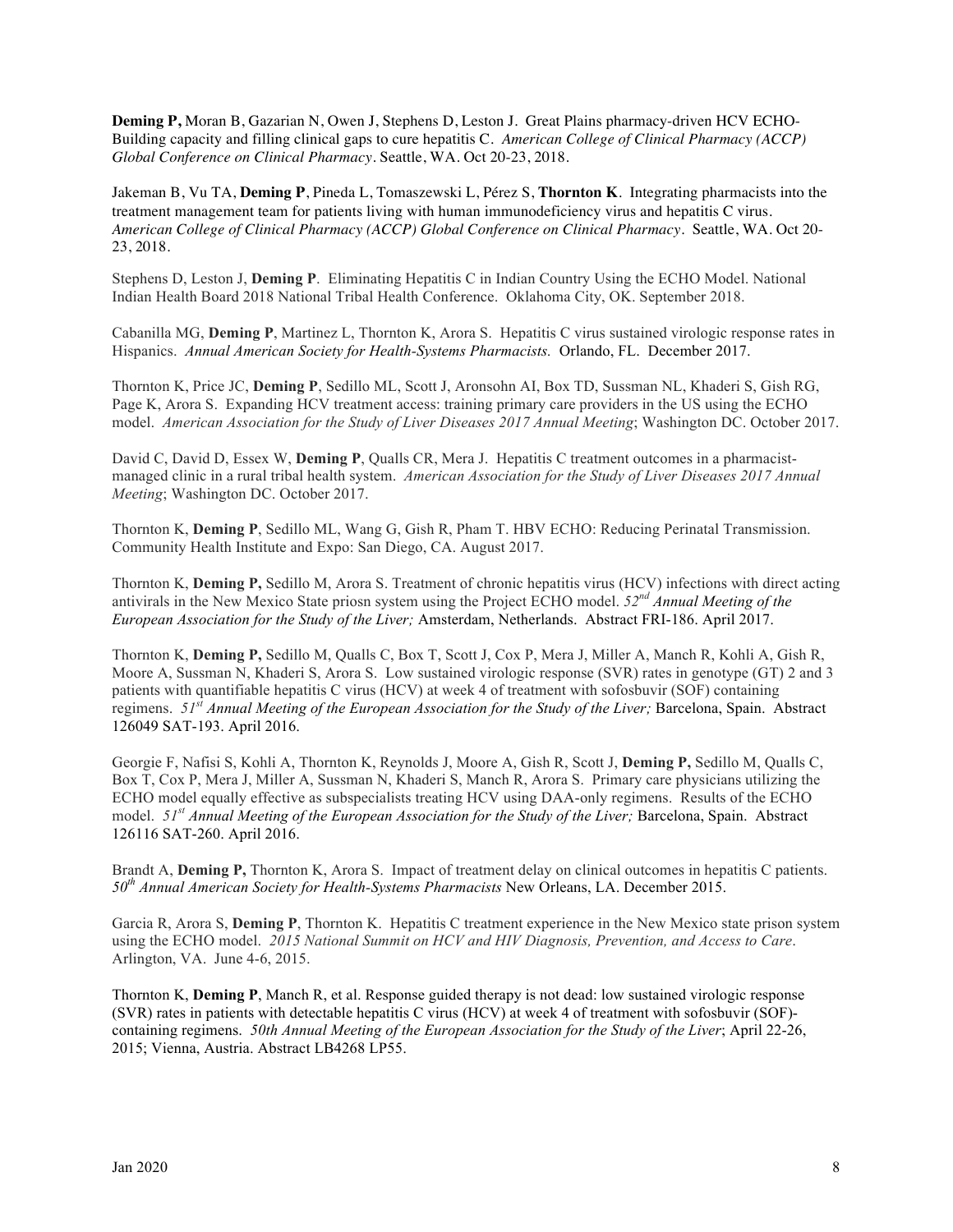Fletcher, M, **Deming P,** Thornton K, Arora S. Use of sofosbuvir in chronic hepatitis C virus (HCV) infection in patients with cirrhosis. *49th Annual American Society for Health-Systems Pharmacists* Anaheim, CA. December 2014.

Kalishman S, Iandiorio M, **Deming P,** Anderson J, Roper V. Implementing an interprofessional chronic, complex disease rotation using Project ECHO innovation. *University of New Mexico: Exemplars in IPE.* Albuquerque, NM. October 28, 2014.

Kalishman S, Iandiorio M, **Deming P,** Anderson J, Roper V. Implementing an interprofessional chronic, complex disease rotation using Project ECHO innovation. *Annual Western Group on Educational Affairs Conference* Honolulu, HI. March 23-25, 2014.

Dionne, B, **Deming P**, Thornton K, Walraven C, Arora S. Treatment outcomes using protease inhibitors for hepatitis C virus infection in clinical practice. *48th Annual American Society for Health-Systems Pharmacists* Orlando, FL. December 2013.

**Deming, P**, Anderson J, Dodd M, Johnson B, Holdsworth M, Mercier RC, Ray G, Thornton K, Arora S. Project ECHO: A novel method for clinical pharmacists in a multidisciplinary telehealth care network for rural and underserved communities. *American College of Clinical Pharmacists Annual Meeting* Albuquerque, NM. October 2013.

**Deming P**, Thornton K, Kalishman S, Murata G, Arora S. Project ECHO (Extension for Community Healthcare Outcomes) Expands Access to Hepatitis C Treatment for Underserved Populations. *American College of Clinical Pharmacists Annual Meeting* Albuquerque, NM. October 2013.

Henrie A, Wittstrom K, **Deming, P.** Evaluation of liver dysfunction as prognostic factor with survival after Yttrium-90 radioembolization used to treat liver malignancies. *American College of Clinical Pharmacists Annual Meeting* Albuquerque, NM. October 2013.

Arora, S, Thornton K, Murata G, **Deming P**, Kalishman S. Project ECHO: Outcomes of hepatitis C treatment by primary care providers. *The 2012 National Summit on HIV and Viral Hepatitis Diagnosis, Prevention, and Access to Care*. Washington, DC. November 26-28, 2012.

Montoya M, **Deming P**, The efficacy of vitamin D supplementation in patients with chronic hepatitis C virus. *32nd Annual Western States Conference for Pharmacy Residents, Fellows, and Preceptors.* Pacific Grove, CA. May 2012.

Borrego ME, Marshik P, Kharat A, Bachyrycz A, Dodd M, Anderson J, Bond R, **Deming P**, Goddard N, Johnson B, Mercier R, Nawarskas J, Ray G, Salazar, K. Attitudes, experience and use regarding complementary and alternative medicines and therapies (CAMT) in people living in New Mexico. *Annual Meeting of the American Pharmacists Association*, New Orleans, LA, March 9-12, 2012

Montoya, Montoya, **Deming P**, The efficacy of vitamin D supplementation in patients with chronic hepatitis C virus. *46th Annual American Society for Health-Systems Pharmacists.* New Orleans, LA, December 2011.

North, MS, Thornton K, **Deming P**, Mercier RC. An integrative approach to the treatment of chronic hepatitis C virus (HCV) in coinfected patients with human inmmunodeficiency virus (HIV). *31st Annual Western States Conference for Pharmacy Residents, Fellows, and Preceptors.* Pacific Grove, CA. May 2011.

Arora, S, Thornton K, Murata G, **Deming P**, Kalishman S, Dion D, Parish B, Dunkelberg J, Kistin M, Pak M, Brown J. Project ECHO expands access to hepatitis c (HCV) treatment in rural areas and prisons. Treatment is as effective as a university HCV clinic. *46th Annual Meeting of the European Association for the Study of the Liver*, Berlin, Germany. March 30-April 3, 2011.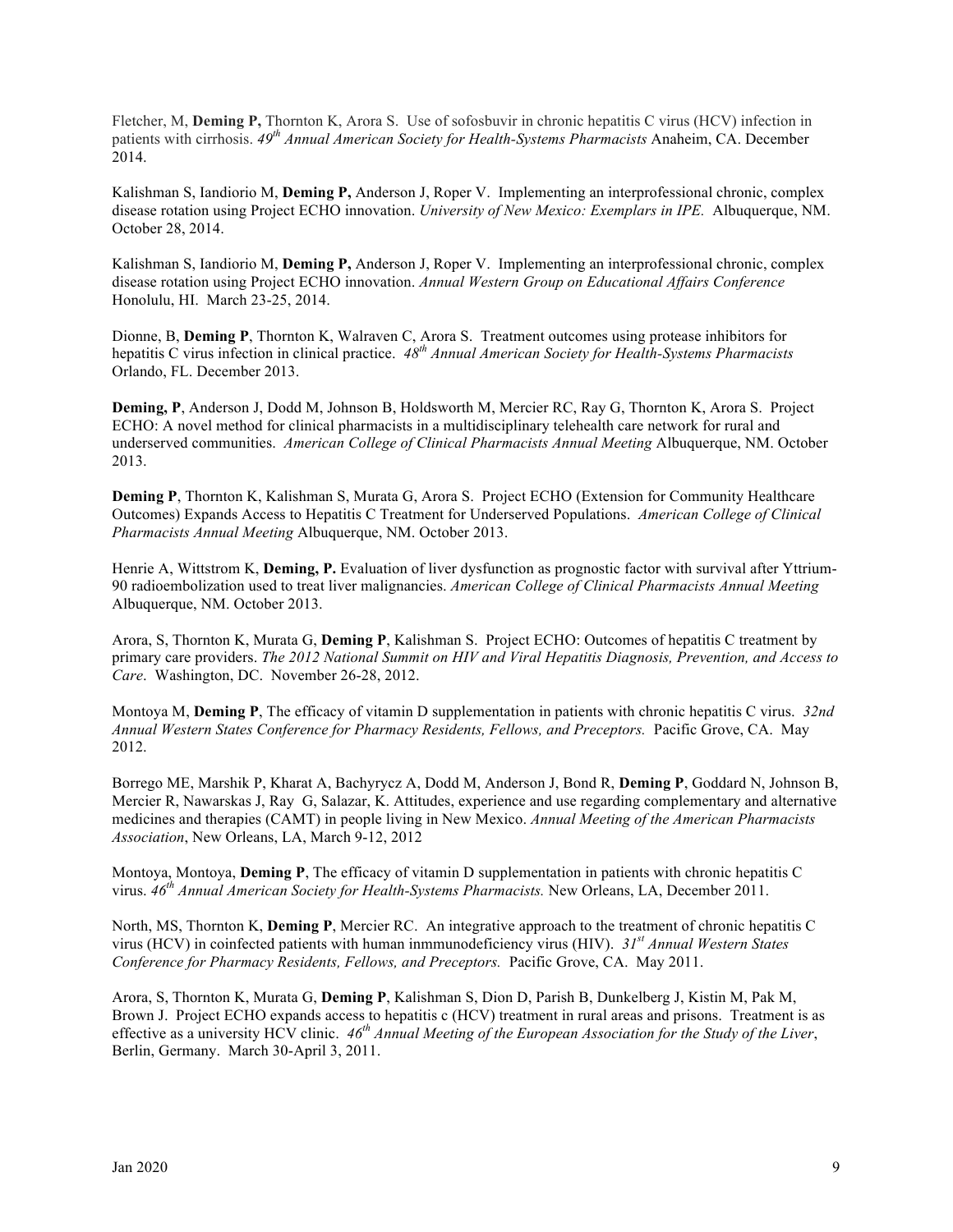North, MS, Thornton K, **Deming P**, Mercier RC. An integrative approach to the treatment of chronic hepatitis C virus (HCV) in coinfected patients with human inmmunodeficiency virus (HIV). *45th Annual American Society for Health-Systems Pharmacists.* Anaheim, CA. December 2010.

North, M, Werth B, Sliwinski J, **Deming P**, Sakoulas G, Mercier RC. Relationship of microbiological and virulence characteristics to staphyloxanthin (STX) production in methicillin-resistant Staphylococcus aureus (MRSA). *American College of Clinical Pharmacy Annual Meeting*. Austin, TX. October 2010.

Walraven CJ, North M, **Deming P,** Mercier R. Disease state, not MIC, predicts vancomycin failures. *50th Annual Interscience Conference on Antimicrobial Agents and Chemotherapy*. Boston, MA. September 2010.

North M, **Deming P,** Hrebickova L, Mercier R. Clinical and microbiological outcomes associated with the pigment production of methicillin-resistant *Staphylococcus aureus* (MRSA) bacteremia in hospitalized patients. *30th Annual Western States Conference for Pharmacy Residents, Fellows, and Preceptors.* Pacific Grove, CA. May 2010.

North M, **Deming P,** Hrebickova L, Mercier R. Clinical and microbiological outcomes associated with the pigment production of methicillin-resistant *Staphylococcus aureus* (MRSA) bacteremia in hospitalized patients. *44th Annual American Society for Health-Systems Pharmacists.* Las Vegas, NV. December 2009.

**Deming P**, Werth B, Montoya M, Werth C, Sliwinski J, Young S, Sakoulas G, Mercier RC. Identification of MRSA strains as an independent risk factor in hospitalized patient outcome. *2009 American College of Clinical Pharmacy Annual Meeting.* Anaheim, CA. October 2009.

Arora S, Thornton K, Kalishman S, Murata G, Fassler C, Dion D, **Deming P**, Brown J, Parish, B, Pak W. Project ECHO (Extension for Community Healthcare Outcomes) expands access to hepatitis C (HCV) treatment in rural areas and prisons: care is as effective as a university HCV clinic. *2009 Agency for Healthcare Research and Quality Annual Conference*. Bethesda, MD. September 2009.

Werth C, **Deming P,** Montoya M, Sliwinski J, Young S, Mercier RC. Methicillin-resistant *Staphylococcus aureus*  (MRSA): Comparison of methodologies to determine vancomycin (VAN) minimum inhibitory concentration (MIC) and correlation with clinical outcomes.  $49^{th}$  *Annual Interscience Conference on Antimicrobial Agents and Chemotherapy*. San Francisco, CA. September 2009.

Boyd N, Young S, **Deming P**, Mercier RC, Werth CM. Assessment of methods for detecting reduced susceptibility to vancomycin for methicillin-resistant *Staphylococcus aureus* bacteremia. *49th Annual Interscience Conference on Antimicrobial Agents and Chemotherapy*. San Francisco, CA. September 2009.

Werth C, **Deming P,** Mercier RC. Methicillin-resistant *Staphylococcus aureus*: Comparison of methodologies to determine vancomycin minimum inhibitory concentration and correlation with clinical outcomes. *29th Annual Western States Conference for Pharmacy Residents, Fellows, and Preceptors.* Pacific Grove, CA. May 2009.

Boyd N, Young S, **Deming P**, Mercier RC, Werth CM. Assessment of methods for detecting reduced susceptibility to vancomycin for methicillin-resistant *Staphylococcus aureus* bacteremia. *29th Annual Western States Conference for Pharmacy Residents, Fellows, and Preceptors.* Pacific Grove, CA. May 2009.

Werth C, **Deming P,** Mercier RC. Methicillin-resistant *Staphylococcus aureus*: Comparison of methodologies to determine vancomycin minimum inhibitory concentration and correlation with clinical outcomes. *43rd Annual Meeting*:*American Society for Health-Systems Pharmacists.* Orlando, FL. December 2008.

Montierth, K, Hrebickova L, Marinaro J, **Deming P**. Pseudoephedrine effects on MAP in stable ICU patients with arterial catheters. *28th Annual Western States Conference for Pharmacy Residents, Fellows, and Preceptors.* Pacific Grove, CA. May 2008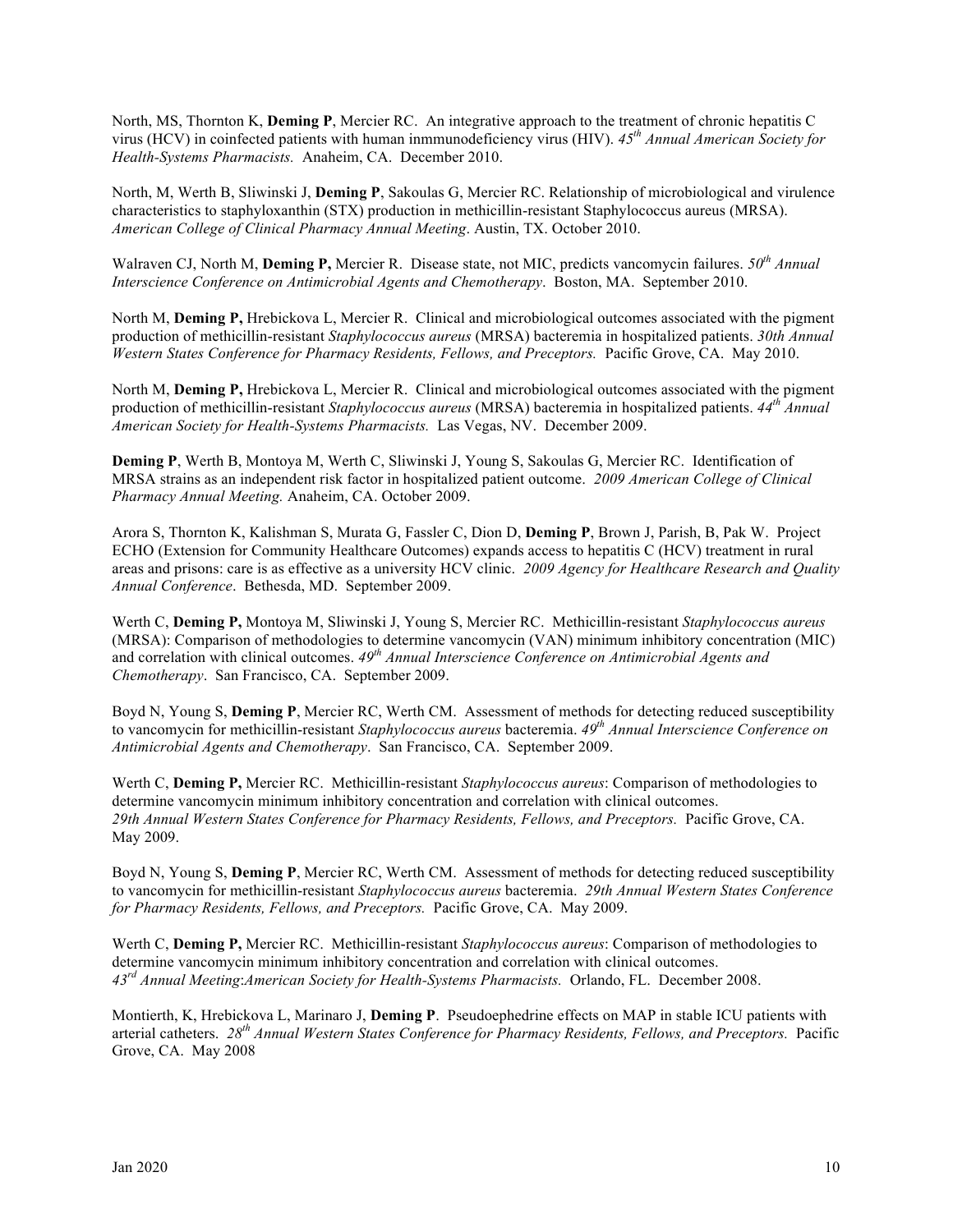Montierth, K, Hrebickova L, Marinaro J, **Deming P.** Pseudoephedrine effects on MAP in stable ICU patients with arterial catheters. *42nd Annual American Society for Health-Systems Pharmacists.* Las Vegas, NV. December 2007.

Hrebickova, L, Pai M, DeCoster T, Young S, **Dziamka P**, Mercier RC. Assessment of bacterial survival and systemic tobramycin concentrations associated with the use of tobramycin-impregnated PMMA beads. *46th Annual Interscience Conference on Antimicrobial Agents and Chemotherapy*. San Francisco, CA. September 2006

**Dziamka P**, Pai M, Walker M, Young S, Mercier RC. MRSA strains as an independent risk factor in hospitalized patient outcome. *26th Annual Western States Conference for Pharmacy Residents, Fellows, and Preceptors.* Pacific Grove, CA. May 2006.

**Dziamka P**, Namdar R, Wright H, Pai M, Hrebickova L, Young S, Mercier RC. Identification of MRSA strains as an independent risk factor in hospitalized patient outcome. *25th Annual Western States Conference for Pharmacy Residents, Fellows, and Preceptors*. Pacific Grove, CA. May 2005.

**Dziamka P,** Namdar R, Wright H, Pai M, Hrebickova L, Young S, Mercier RC. Identification of MRSA strains as an independent risk factor in hospitalized patient outcome. *40th Annual American Society for Health-Systems Pharmacists.* Las Vegas, NV. December 2005.

## **PUBLICATIONS**

Mera J, Joshi K, Thornton K, Box T, Scott J, Sedillo M, **Deming P**, David C, Essex W, Manch R, Kohli A. Retrospective study demonstrating high rates of sustained virologic response after treatment with direct-acting antivirals among American Indian/Alaskan Natives. *Open Forum Infect Dis*. 2019;6: ofz128. doi: 10.1093/ofid/ofz128

**Deming P,** Spooner L. Specialty considerations in management of hepatitis C. *Pharmacy Today*. 2017 Nov;23:55- 64.

Martin MT, **Deming P**. Closing the Gap: The challenges of treating hepatitis C virus genotype 3 infection. *Pharmacotherapy*. 2017;37:735-747.

K Thornton, **Deming P,** Manch RA, Moore A, Kohli A, Gish R, Sussman NL, Khaderi S, Scott J, Mera J, Box T, Qualls C, Sedillo M, Arora S. Is response guided therapy dead? Low cure rates in patients with detectable hepatitis C virus at week 4 of treatment. *Hepatol Int*. 2016 Jul;10:624-631.

**Deming P**, Martin MT, Chan J, Dilworth TJ, El-Lababidi R, Love BL, Mohammadra R, Nguyen A, Spooner LM, Wortman SB. Therapeutic advances in HCV genotype 1 infection: Insights from the Society of Infectious Diseases Pharmacists. *Pharmacotherapy*. 2016 Feb; 36:203-17.

Marshik PL, Kharat AA, Jakeman B, Borrego ME, Dodd MA, Bachyrycz A, Anderson JR, Bond R, **Deming P**, Mercier RC, Nawarskas JJ, Ray G, Salazar K. Complementary and alternative medicine and therapy use in a diverse New Mexican population. *J Altern Complement Med*. 2016 Jan;22:45-51.

Henrie AM, Wittstrom K, Delu A, **Deming P.** Evaluation of liver biomarkers as prognostic factors for outcomes to yttrium-90 radioembolization of primary and secondary liver malignancies. *Cancer Biother Radiopharm* 2015 Sept;30(7):305-9.

Mohammad RA, Bulloch MN, Chan J, **Deming P**, Love B, Smith L, Dong BJ. Provision of clinical pharmacist services for individuals with chronic hepatitis C viral infection. Joint Opinion Paper of the GI/Liver/Nutrition and Infectious Diseases Practice and Research Networks of the American College of Clinical Pharmacy. *Pharmacother* 2014;34:1341-1354.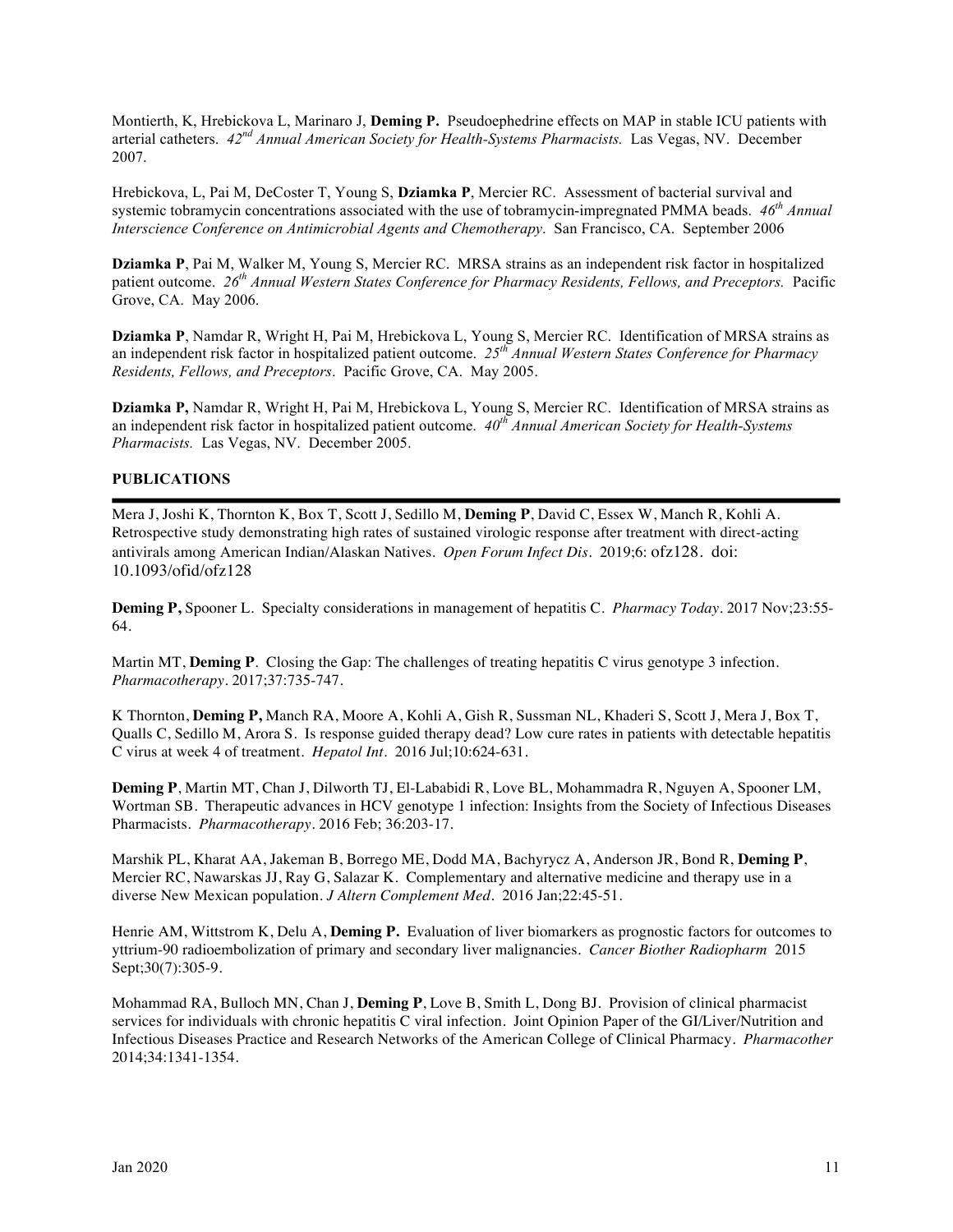Quinn D, Kuchler E, **Deming P**, Arora S. Catatonia associated with pegylated interferon-α 2b and ribavirin for hepatitis C. *Psychosomatics*. 2012 Jul-Aug;53:400-1.

**Deming P**, Arora S. Taribavirin in the treatment of hepatitis C. *Expert Opin Investig Drugs*. 2011 Oct;20(10):1435-43.

Walraven CJ, North MS, Marr-Lyon L, **Deming P**, Sakoulas G, Mercier RC. Site of infection rather than vancomycin MIC predicts vancomycin treatment failure in methicillin-resistant bacteremia. *J Antimicrob Chemother* 2011 Oct;66(10):2386-92.

Arora S, Thornton K, Murata G, **Deming P**, Kalishman S, Dion D, Parish B, Burke T, Pak W, Dunkelberg J, Kistin M, Brown J, Jenkusky S, Komaromy M, Qualls C. Outcomes of treatment for hepatitis C virus infection by primary care providers. *N Engl J Med* 2011 Jun 9;364(23):2199-207.

Arora S, Kalishman S, Dion D, Som D, Thornton K, Bankhurst A, Boyle J, Harkins M, Moseley K, Murata G, Komaramy M, Katzman J, Colleran K, **Deming P**, Yutzy S. Partnering urban academic medical centers and rural primary care clinicians to provide complex chronic disease care. *Health Aff* (Millwood). 2011 Jun;30(6):1176-84.

**Deming P,** McNicholl I. Coinfection with human immunodeficiency virus and hepatitis C virus: challenges and therapeutic advances. Insights form the Society of Infectious Diseases Pharmacists. *Pharmacother* 2011;31:357-68.

Arora S, Kalishman S, Thornton K, Dion D, Murata G, **Deming P,** Parish B, Brown J, Komaromy M, Colleran K, Bankhurst A, Katzman J, Harkins M, Curet L, Cosgrove E, Pak W. Expanding access to hepatitis C virus treatment—Extension for Community Healthcare Outcomes (ECHO) Project: disruptive innovation in specialty care. *Hepatol* 2010;52:1124-33.

#### **BOOK CHAPTERS (Published)**

**Deming P.** Viral Hepatitis. In DiPiro JT, Talbert RL, Yee GC, Matzke GR, Wells BG, Posey LM, Ed. *Pharmacotherapy: A Pathophysiologic Approach 11th Edition*, Chicago, McGraw-Hill 2019.

**Deming P.** Hepatitis C Virus Infection. In American College of Clinical Pharmacy. *PSAP Pharmacotherapy Self-Assessment Program Book 1: Infectious Diseases.* Kansas City, MO: ACCP, 2018.

**Deming P.** Viral Hepatitis. In DiPiro JT, Talbert RL, Yee GC, Matzke GR, Wells BG, Posey LM, Ed. *Pharmacotherapy: A Pathophysiologic Approach 10th Edition*, Chicago, McGraw-Hill 2017.

**Deming P**, Mercier RC. Intraabdominal Infections. In Schwinghammer T and Koehler J, Ed. *Pharmacotherapy Casebook: A Patient-Focused Approach 10th Edition*, Chicago, McGraw-Hill 2017.

Mercier RC, **Deming P**. Diabetic Foot Infections. In Schwinghammer T and Koehler J, Ed. *Pharmacotherapy Casebook: A Patient-Focused Approach 10th Edition*, Chicago, McGraw-Hill 2017.

**Deming P.** Viral Hepatitis. In DiPiro JT, Talbert RL, Yee GC, Matzke GR, Wells BG, Posey LM, Ed. *Pharmacotherapy: A Pathophysiologic Approach 9th Edition*, Chicago, McGraw-Hill 2014.

**Deming P**, Mercier RC. Intraabdominal Infections. In Schwinghammer T and Koehler J, Ed. *Pharmacotherapy Casebook: A Patient-Focused Approach* 9*th Edition*, Chicago, McGraw-Hill 2014.

Mercier RC, **Deming P**. Diabetic Foot Infections. In Schwinghammer T and Koehler J, Ed. *Pharmacotherapy Casebook: A Patient-Focused Approach* 9*th Edition*, Chicago, McGraw-Hill 2014.

**Deming P**, Mercier RC. Intraabdominal Infections. In Schwinghammer T and Koehler J, Ed. *Pharmacotherapy Casebook: A Patient-Focused Approach 8th Edition*, Chicago, McGraw-Hill 2011.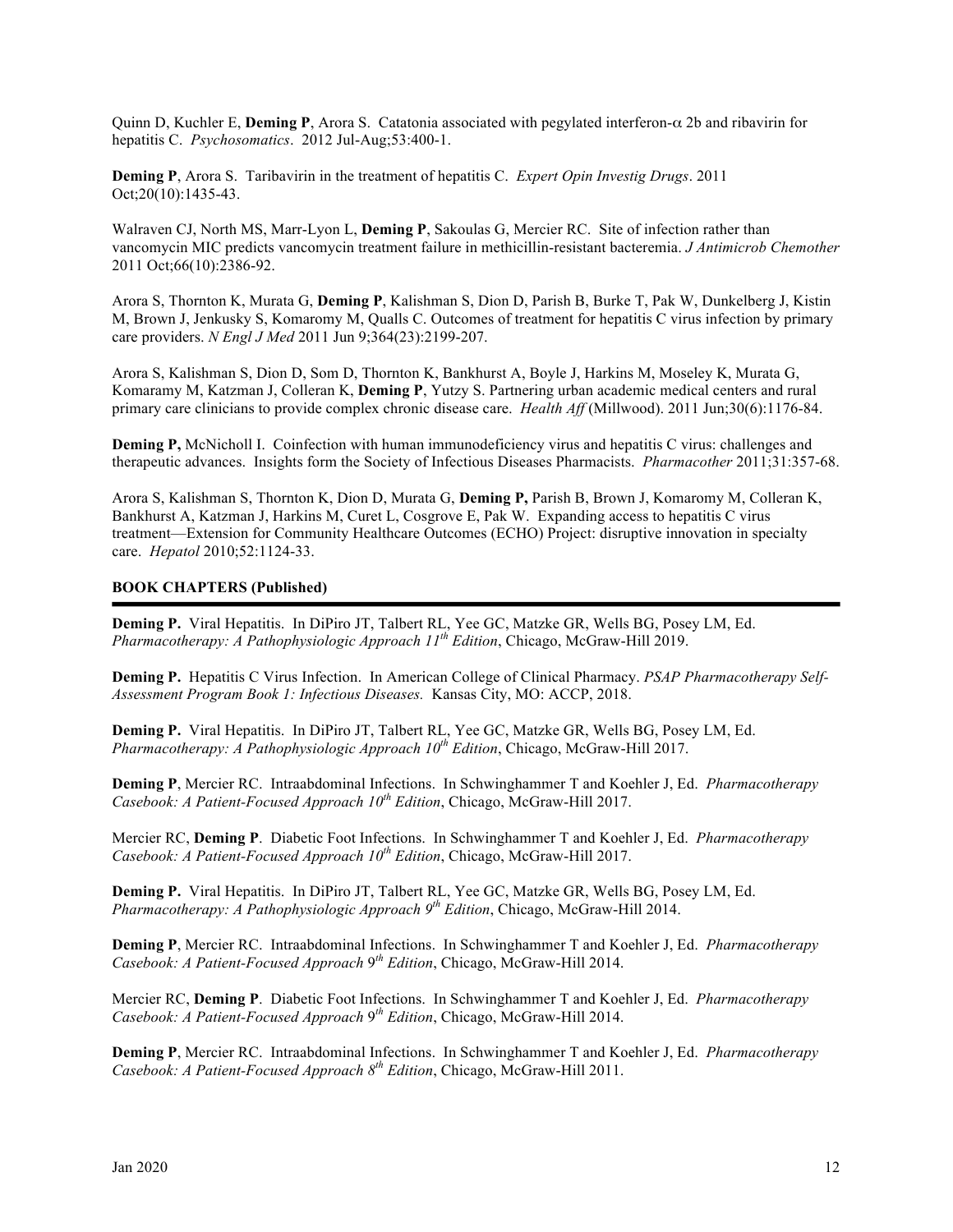Mercier RC, **Deming P**. Diabetic Foot Infections. In Schwinghammer T and Koehler J, Ed. *Pharmacotherapy Casebook: A Patient-Focused Approach 8th Edition*, Chicago, McGraw-Hill 2011.

**Deming P**. Viral hepatitis. In DiPiro JT, Talbert RL, Yee GC, Matzke GR, Wells BG, Posey LM, Ed. *Pharmacotherapy: A Pathophysiologic Approach 8th Edition*, Chicago, McGraw-Hill 2011.

**Deming P**. Viral hepatitis. In DiPiro JT, Talbert RL, Yee GC, Matzke GR, Wells BG, Posey LM, Ed. *Pharmacotherapy: A Pathophysiologic Approach 7th Edition*, Chicago, McGraw-Hill 2007.

#### **REVIEWER**

Open Forum Infectious Diseases 2019

BMC Health Services Research 2019

American Journal of Health Systems Pharmacy 2019

Journal of Pharmacy Technology 2018

Annals of Pharmacotherapy 2017, 2019

Post-Graduate Healthcare Education 2017

Pharmacist's Letter 2016

American College of Clinical Pharmacy Pharmacotherapy Self-Assessment Program (PSAP) Reviewer: Hepatitis C 2015

Pharmacotherapy 2014, 2015, 2016, 2019

HIV/AIDS - Research and Palliative Care 2013

American College of Clinical Pharmacy Pharmacotherapy Self-Assessment Program VII-(PSAP-VII) Reviewer: Complications of Chronic Liver Disease 2012

Mayo Clinical Proceedings 2011

Journal of Medical Virology 2011

AIDS Research and Treatment 2011

American College of Clinical Pharmacy Pharmacotherapy Self-Assessment Program VI-(PSAP-VI) Reviewer: Viral Hepatitis 2008

#### **INVITED SPEAKER**

Hepatitis C Clinical Training for Indian/Tribal/ Urban Facilities (featured faculty and speaker): HCV Screening, Management, and Treatment Guidelines. *Northwest Portland Area Indian Health Board and Northern Tier Initiative for Hepatitis C Elimination Project*. Rapid City, SD. Oct. 23-24, 2019.

LEGA-C Medical Affairs Advisory Meeting: The ECHO Model*. Gilead Sciences.* Foster City, CA. Oct 10-11, 2019.

Hepatitis C Gathering for Community and Clinicians: Hepatitis 101; HCV Update*. The Navajo Nation.* Window Rock, AZ. May 2-3, 2019.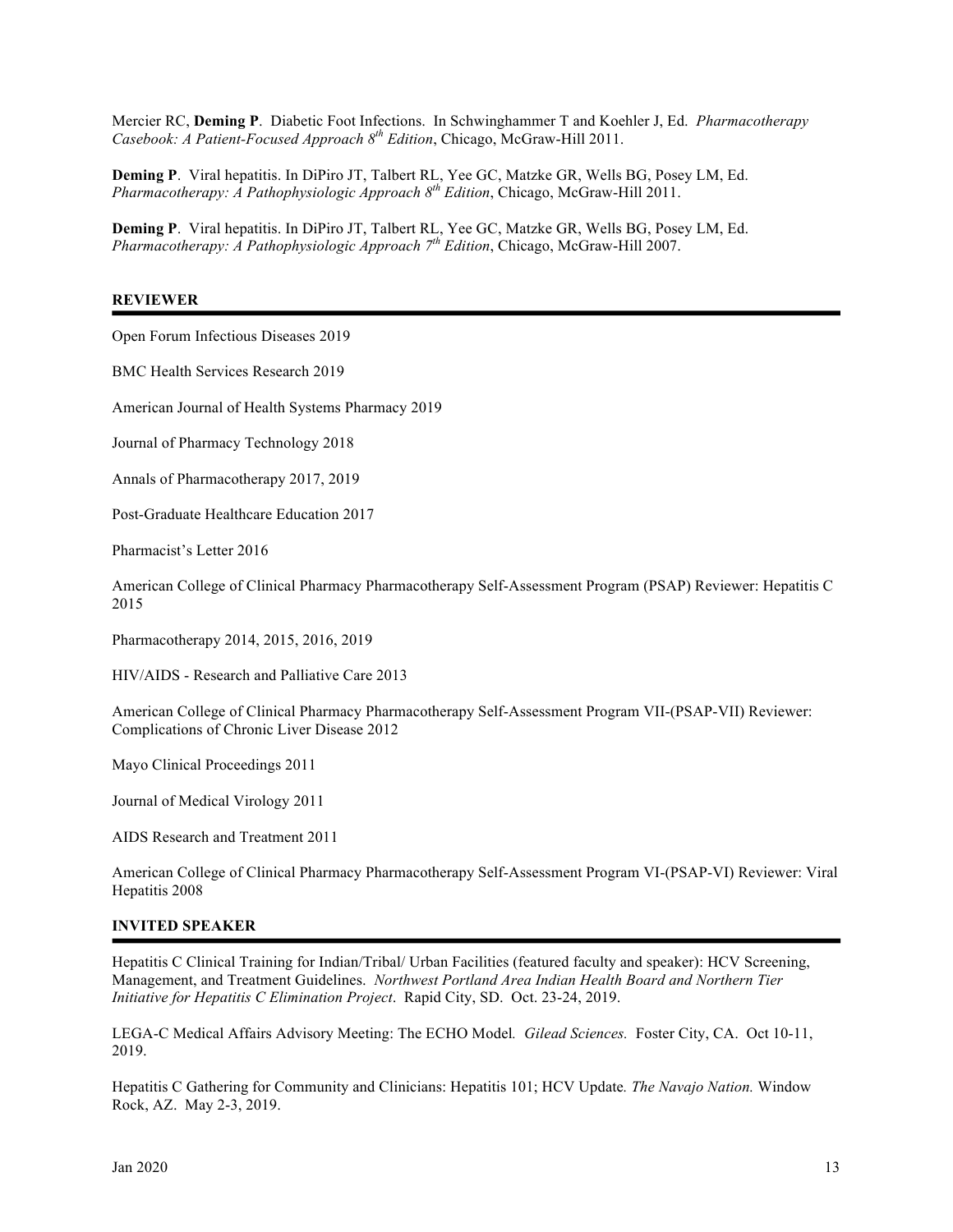Hepatitis C Clinical Training for Indian/Tribal/ Urban Facilities (featured faculty and speaker): HCV Screening, Management, and Treatment Guidelines. *Northwest Portland Area Indian Health Board and Northern Tier Initiative for Hepatitis C Elimination Project*. Phoenix, Az. April 4-5, 2019.

Direct Acting Antivirals for Hepatitis C Virus Infection. *Indian Health Services National Pharmacy & Therapeutics Committee Fall Meeting*. Oklahoma City, OK. Nov. 1, 2018.

The Path to Health: Elimination of Infectious Threats in the Four Corners Area. How to Manage Co-Infection with Hepatitis C and HIV. *Four Corners Public Health Annual Meeting.* Santa Fe, NM. Nov. 7, 2018.

Hepatitis C Clinical Training for Indian/Tribal/ Urban Facilities (featured faculty and speaker): HCV Screening, Management, and Treatment Guidelines. *Northwest Portland Area Indian Health Board and Northern Tier Initiative for Hepatitis C Elimination Project*. Billings, MT. Oct. 5-6, 2018.

Hepatitis C Virus Treatment. Accelerating HCV Response in Indian Country. Albuquerque, NM. May 3-4, 2018

Interactive Session: HCV Patient Cases. *2018 Annual New Mexico HIV and HCV Update*. Albuquerque, NM. April 26, 2018.

Your Annual Hepatitis C Update. *American Pharmacists Association Annual Meeting*. Nashville, TN. March 19, 2019.

Hepatitis C Clinical Training for Indian/Tribal/ Urban Facilities (featured faculty and speaker): HCV Screening, Management, and Treatment Guidelines. *Northwest Portland Area Indian Health Board and Northern Tier Initiative for Hepatitis C Elimination Project*. Rapid City, SD. Jan. 30-31, 2018.

ASHP Educational Session: Ready or Not, Here it Comes: Updates for Management of Hepatitis C Virus Across Practice Settings. *American Society of Health-Systems Pharmacists Annual Meeting* Orlando, FL. Dec. 6, 2017.

Project ECHO (Extension for Community Healthcare Outcomes): A Revolution in Medical Education and Care Delivery. *Farmacia Hospitalaria Reunion Otono en HCV*. Madrid, Spain. November 24-25, 2017.

HCV-HIV Coinfection Patient Case Roundtable. *2017 Annual New Mexico HIV Update*. Albuquerque, NM May 4, 2017.

Specialty Considerations in the Management of Hepatitis C. *American Pharmacists Association Annual Meeting* San Francisco, California. March 24-27, 2017.

Pharmaceutical Industry PRN and Health Outcomes PRN Focus Session- Cost-Efficacy vs Clinical Efficacy and the Impact on Clinical Choice. Session: Cost-effectiveness Data and Its Impact on Appropriateness of Treatment and Access to Care for HCV. *2016 American College of Clinical Pharmacy Annual Meeting, Hollywood, FL. Oct.* 25, 2016.

2016 From Theory to Practice: Clinical Reasoning Series in Ambulatory Care Pharmacy. Hepatitis C: The Newest Strategies for Management and Treatment. Sessions: Retreatment and Resistance; Challenges with HCV Treatment. *2016 American College of Clinical Pharmacy Annual Meeting,* Hollywood, FL*.* Oct. 22, 2016.

Sofosbuvir/Velpatasvir. Clinical Advisory Committee Ventegra Formulary Review. September 12, 2016.

HCV Treatment in the Era of Direct Acting Antivirals. *Western Medicaid Pharmacy Administrators Association Meeting*. Santa Fe, NM September 8, 2016.

An Update on Hepatitis C. *Making A Difference in ID: 2016 Annual Meeting*. Orlando, Florida. May 6, 2016.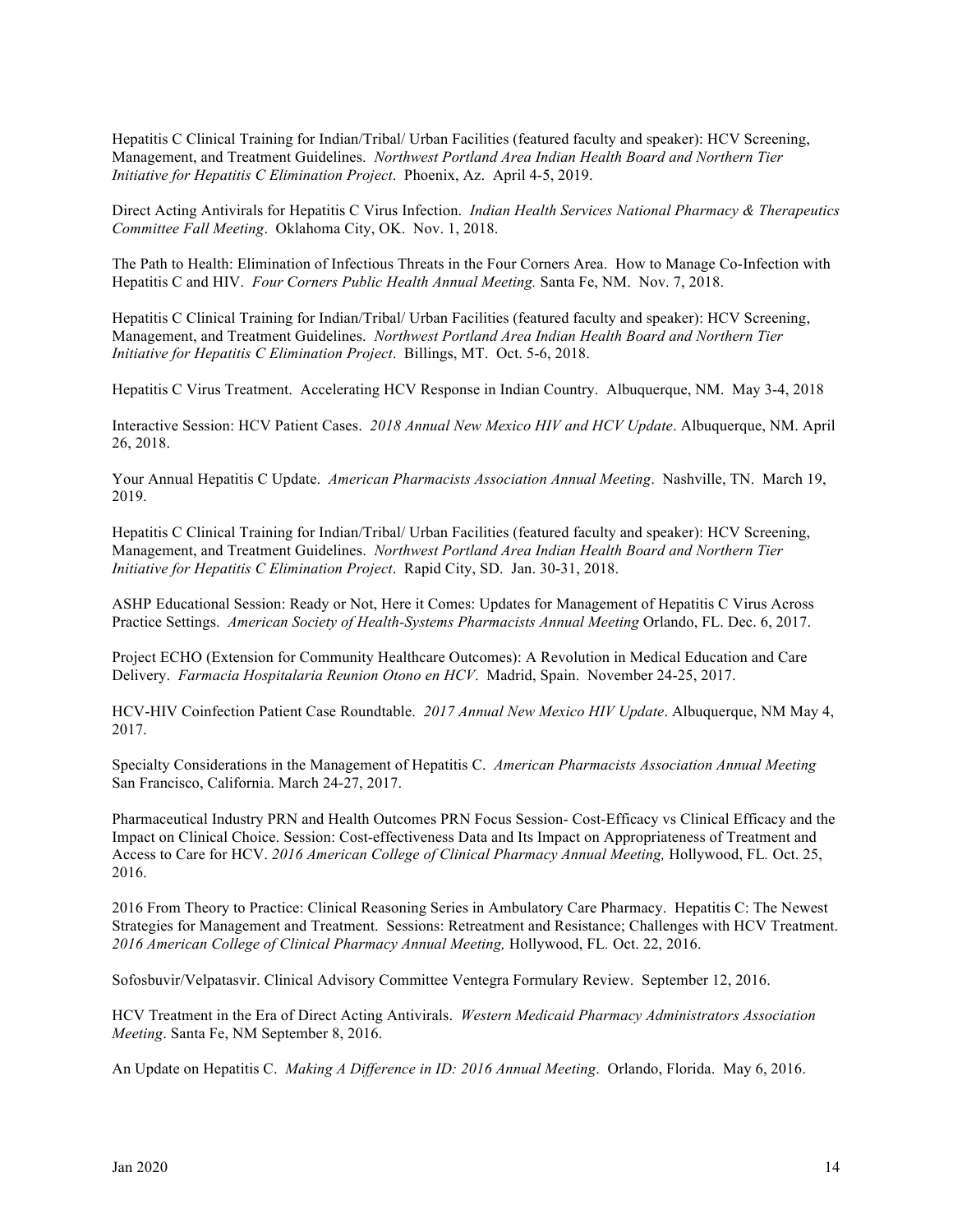HCV-HIV Coinfection Patient Case Roundtable. *2016 Annual New Mexico HIV Update*. Albuquerque, NM March 24, 2016.

Drug Dosing in Cirrhosis and HCV Therapies from an In-Patient Perspective: Guide for Pharmacists (Part of UNM COP Preceptor Development Series). Presbyterian Hospital, Albuquerque, NM. January 7, 2016.

Hepatitis C Update Workshop. *2015 Annual New Mexico HIV Update*. Albuquerque, NM April 30- May 1, 2015.

HCV-HIV Coinfection Patient Case Roundtable. *2015 Annual New Mexico HIV Update*. Albuquerque, NM April 30- May 1, 2015.

The HCV Treatment Revolution: Current and Emerging Therapies for Chronic HCV. *New Mexico Pharmacists Association Mid-Winter Meeting.* Albuquerque, NM January 24-25, 2015.

Sofosbuvir/Ledipasvir for HCV: Basics and Emerging Clinical Data. *Division of Infectious Diseases Teaching Rounds. University of New Mexico Health Sciences Center.* December 18, 2014.

HCV Symposium: Focus on Special Populations- Transplantation, Cirrhosis, and Renal Insufficiency. *2014 American College of Clinical Pharmacy Annual Meeting.* Austin, TX October 14, 2014.

Interferon-Free Hepatitis C Regimens: New Therapies, New Recommendations- A Guide for Pharmacists *New Mexico Health-Systems Pharmacists Annual Balloon Fiesta Symposium.* Albuquerque, NM October 6, 2014.

The HCV Treatment Revolution: Emerging Therapies for Chronic HCV. *New York State Chapter of the American College of Clinical Pharmacists Annual Meeting.* Rochester, NY September 18, 2014.

HCV: New Therapies and Management Issues. *Presbyterian Healthcare Services Grand Rounds*. Albuquerque, NM September 9, 2014.

HCV: New Therapies and Management Issues. *Northwest Region Public Health Department Clinical Meeting*. Albuquerque, NM July 15, 2014.

HCV-HIV Coinfection Patient Case Roundtable. *2014 Annual New Mexico HIV Conference*. Albuquerque, NM April 24-25, 2014.

The Project ECHO Experience (collaborative presentation with Dr. Amy Nguyen in "Hepatitis C: Patient Screening, New Treatments, and Roles for Pharmacists in Therapy Delivery") *Indian Health Services 2014 Pharmacists QUAD Meeting*. Phoenix, Arizona April 4-5, 2014.

Interferon Free Hepatitis C Regimens: Coming Soon to Your Pharmacy- *American Pharmacists Association Annual Meeting* Orlando, Florida March 28-31, 2014.

New Therapies and Challenges in the Hepatitis C Epidemic: Linkage to Care with Project ECHO. *Medicaid Evidence Based Decisions/ Drug Effectiveness Review Project Fall Conference*. Portland, Oregon October 23-24, 2013.

The Role of Infectious Disease Specialists in Hepatitis C. *Arizona Regional Infectious Diseases Society Meeting* Sedona, Arizona March 1-3, 2013.

Update on Treatment of Hepatitis C *New Mexico Rio Grande Chapter of the Society of Gastroenterology Nurses and Associates: 19th Annual Spring Gastroenterology Seminar*, Albuquerque, NM April 14, 2012.

Chronic Hepatitis C Update. *New Mexico Health Systems Pharmacists Annual Balloon Fiesta Symposium*. Albuquerque, NM October 1-4, 2011.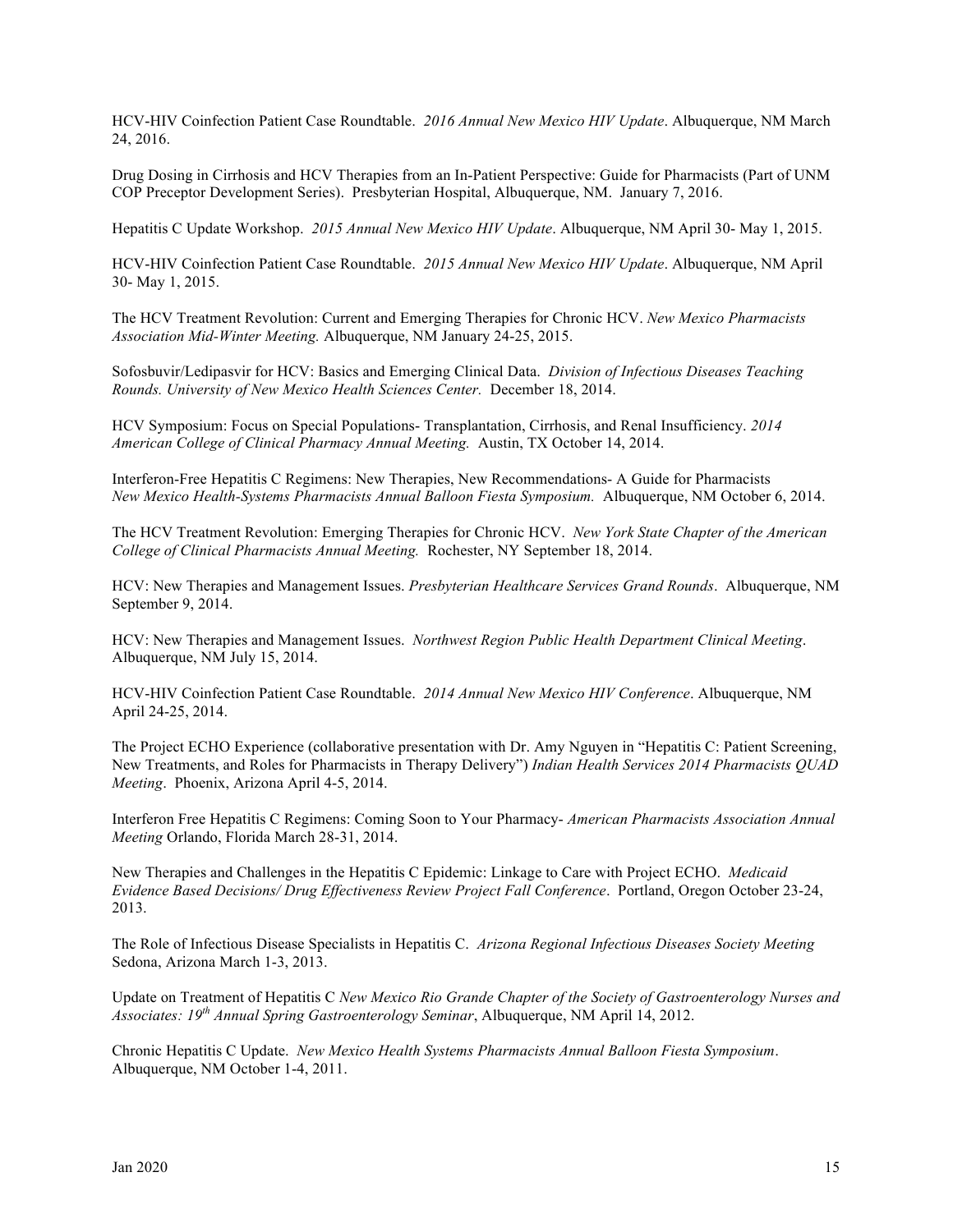Viral Hepatitis C. *New Mexico Pharmacists Association Annual Meeting.* Albuquerque, NM June 25-26, 2011. (Joint session with A. Bachyryz, PharmD and J. Conklin, PharmD)

Viral Hepatitis C. *Indian Health Services: National HIV Screening Conference*, Phoenix, AZ June 1-2, 2011.

Prescriptive Drug Abuse. Training Class: University of Oklahoma/ Alcohol Tobacco and Other Drug Abuse Prevention Task Force. June 28, 2010

Treatment of Hepatitis C *New Mexico Pharmacists Association 80th Annual Convention*, Albuquerque, NM June 27, 2009

Treatment of Hepatitis C *New Mexico Rio Grande Chapter of the Society of Gastroenterology Nurses and Associates: 16th Annual Spring Gastroenterology Seminar*, Albuquerque, NM April 4, 2009

#### **PROJECT ECHO DIDACTIC LECTURES For Clinicians (CME/CEU/CPE)**

"Changes in Prescribing Epclusa" December 19, 2019 Corrections Clinic

"Changes in Liver Disease After HCV Cure" October 17, 2019 Corrections Clinic

"Common HCV Drug-Drug Interactions" September 12, 2019 Corrections Clinic

"Use of Ribavirin for Genotype 3: EASL Update" September 11, 2019 HCV Community Clinic

"FDA Warning: Serious Liver Injury with HCV Protease Inhibitors" September 4, 2019 HCV Community Clinic; Indian Country HCV Clinic; September 5, 2019 Corrections; September 10, 2019 HIV HCV Clinic

"Calculating a Child Pugh Score" August 29, 2019 Corrections Clinic

"Oxcarbazepine Interaction with HCV DAAs" August 15, 2019 Corrections Clinic

"What's the Big Deal with HAV Infections?" July 25, 2019 Corrections Clinic; August 13, 2019 HIV HCV Clinic

"HCV Screening Guidelines" July 9 2019 HIV HCV Coinfection Clinic

"Long Term Follow Up after HCV Treatment" June 5, 2019 Indian Country HCV Clinic; June 6, 2019 Corrections Clinic; June 11, 2019 HIV HCV Clinic; October 3, 2019 Corrections Clinic

"Mechanism of Action of HCV DAAs" May 30, 2019 Corrections Clinic

"Updates in HCV: Screening, Management, and Treatment of Patients with HCV" May 14, 2019 HIV HCV Clinic

"HCV and Diabetes" May 2, 2019 Corrections Clinic

"Cirrhosis: Compensated vs. Decompensated" April 18, 2019 Corrections Clinic

"Medications to Avoid in Liver Disease" March 7, 2019 Corrections Clinic; November 6, 2019 Indian Country HCV Clinic

"Resistance Testing, Part 2" January 31, 2019 Corrections Clinic

"Resistance Testing, Part 1" January 24, 2019 Corrections Clinic

"Acid Suppressive Therapy Interactions with HCV Medications" January 17, 2019 Corrections Clinic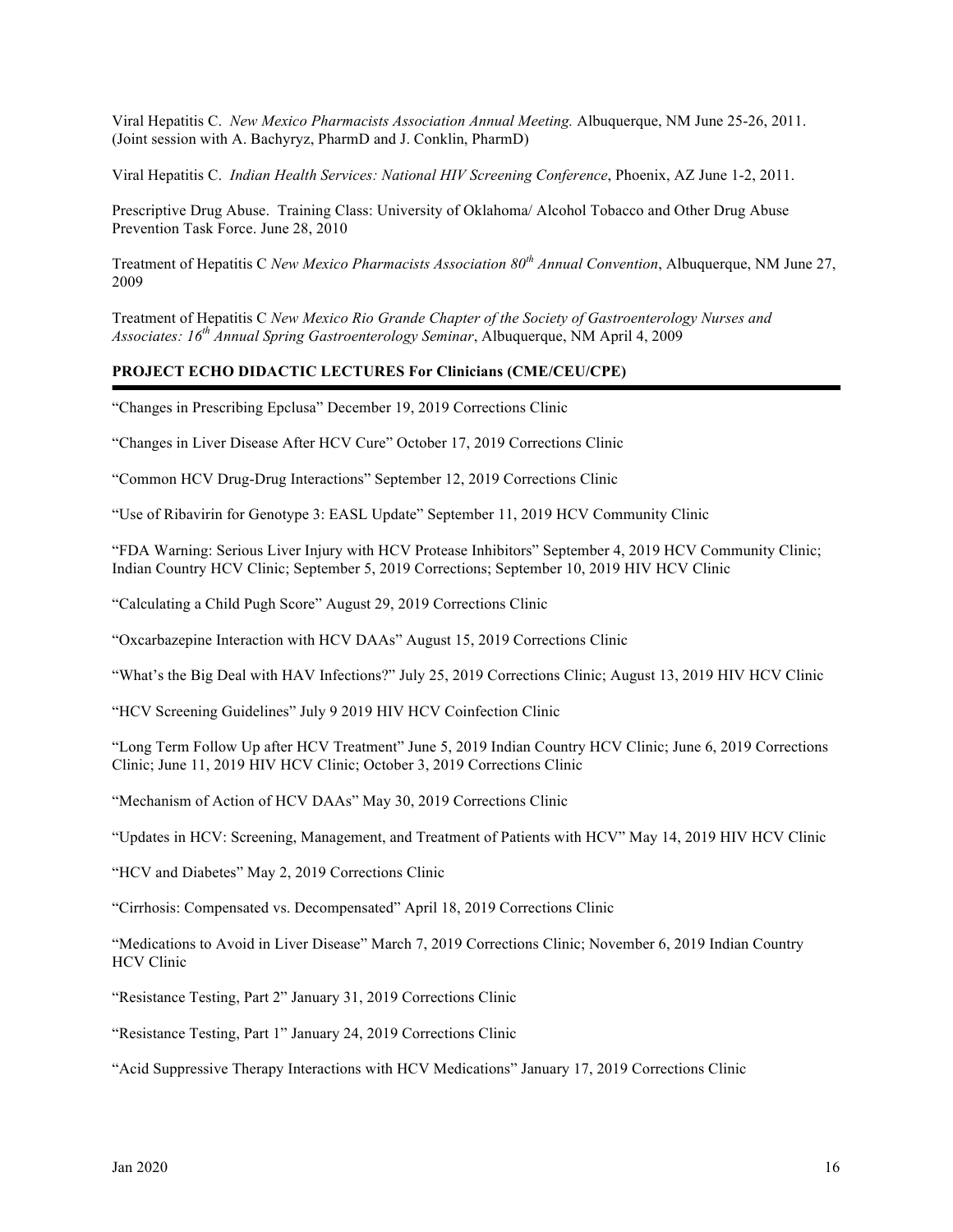"Gilead Generic HCV Medications" January 9, 2019 HCV Community Clinic; January 16, 2019 Indian Country HCV Clinic; February 12, 2019 HIV HCV Coinfection Clinic

"Update from AASLD 2018: Reinfection of HCV in People on Opioid Substitution" December 18, 2018 HIV HCV Clinic; December 19, 2018 Community Clinic, Indian Country Clinic; December 20, 2018 Corrections Clinic

"Hepatitis Debrief" November 29, 2018 Corrections Clinic

"HCV Resistance in Genotype 1a" November 1, 2018 Corrections Clinic

"Role of Ribavirin in DAA Therapy" October 17, 2018 Community Clinic; October 18, 2018 Corrections Clinic

"Use of Zepatier" October 11, 2018 Corrections Clinic

"Retreatment of Harvoni Failures" September 7, 2018 Georgia Clinic (International)

"HeplisavB Vaccine" August 15, 2018 Community Clinic; September 19, 2018 Indian Country Clinic

"Effects of Cannabis on Liver Disease" August 9, 2018 Corrections Clinic; September 11, 2018 HIV HCV Clinic

"Compensated vs Decompensated Cirrhosis: Choosing HCV Therapy" July 26, 2018 Corrections Clinic

"AASLD Guidelines" June 20, 2018 Indian Country Clinic, Community Clinic; June 26, 2018 HIV HCV Clinic; August 16, 2018 Corrections Clinic

"Relapse and Reinfection" June 6 2018 Indian Country Clinic, Community Clinic; June 14, 2018 Corrections Clinic

"Safety of DAA therapy in Pregnancy and Breastfeeding" May 2, 2018 Community HCV Clinic; May 8 2018 HIV HCV Clinic

"HBV Reactivation" March 7, 2018 Community Clinic; March 13, 2018 HIV HCV Clinic; March 29, 2018 Corrections Clinic

"Vosevi- Clinician's Guide to Use" March 1, 2018 Corrections Clinic

"SVR and Mortality" February 8, 2018 Corrections Clinic

"Long-term Follow up After HCV Treatment" January 25, 2018 Corrections Clinic; February 7, 2018 Indian Country Clinic; September 19, 2018 Community Clinic

"Impact of SVR on Quality of Life" January 18, 2018 Corrections Clinic; February 13, 2018 HIV HCV Clinic

"Impact of SVR on Cirrhosis and Extrahepatic Manifestations of HCV" December 14, 2017 Corrections Clinic; November 15, 2017 Community Clinic

"Mavyret- Clinician's Guide to Use" November 16, 2017 Corrections Clinic; September 28, 2017 Corrections Clinic; August 30, 2017 Community Clinic

"HCV Resistance Primer" November 1, 2017 Community Clinic, November 1, 2017 IHS HCV Clinic; November 9, 2017 Corrections Clinic

"AASLD Update on Management of Genotype 1" October 4, 2017 Community Clinic; October 12, 2017 Corrections Clinic

"Updated HCV Treatment Guidelines" October 18, 2017 IHS HCV Community Clinic; September 27, 2017 Community Clinic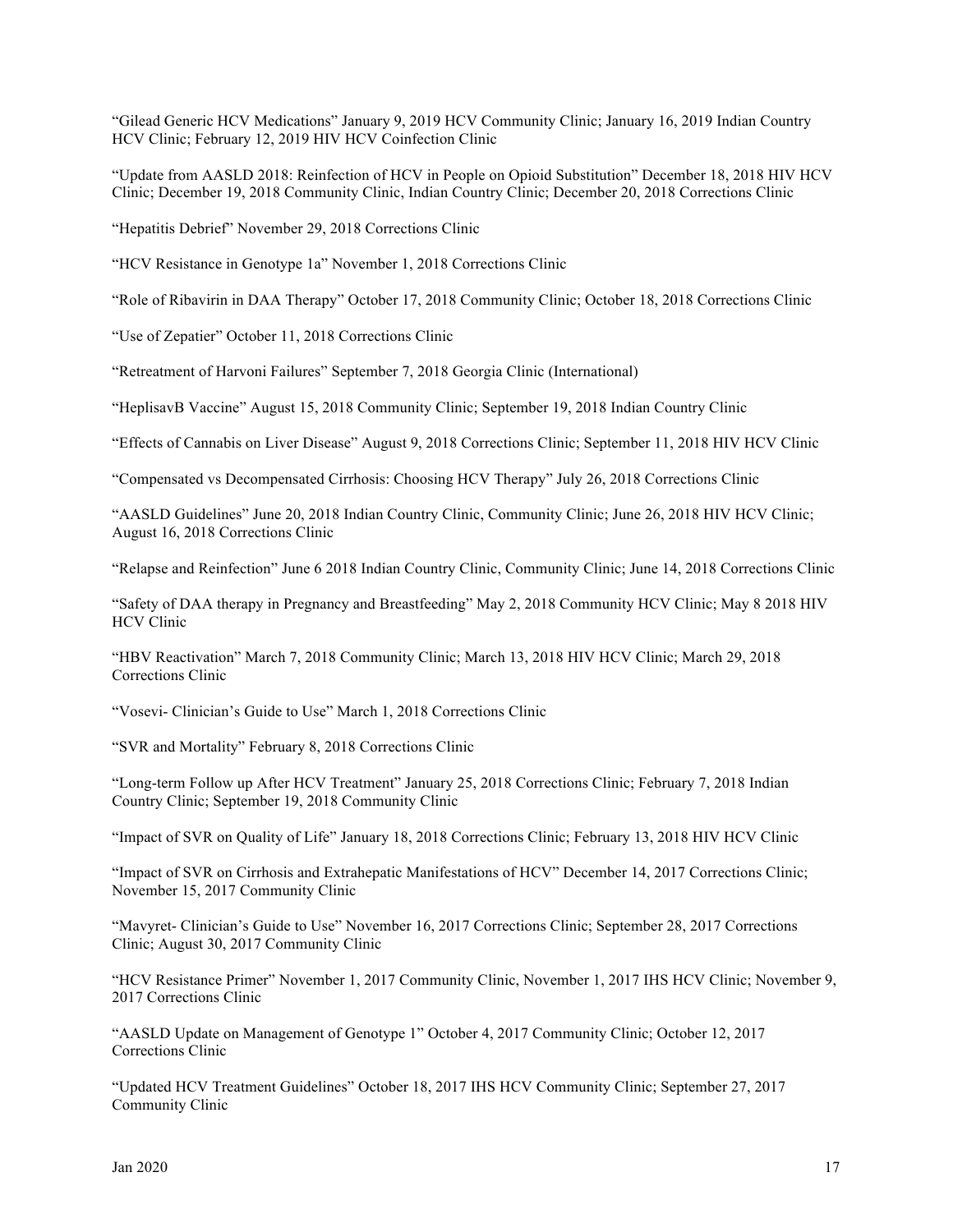"Retreatment in Patients who have Failed NS5A Inhibitor Containing Therapy" September 20, 2017 IHS HCV Clinic; September 20, 2017 Community Clinic

"Sofosbuvir/Velpatasvir/Voxilaprevir: Guide for Clinicians" August 17, 2017 Corrections Clinic; August 16, 2017 Community Clinic

"HCV Reinfection Rates Among Persons Who Inject Drugs" June 14, 2017 Community Clinic; June 15, 2017 Corrections Clinic

"HCV Treatment in Persons Receiving Opiate Substitution Therapy" June 6, 2017 Community Clinic; June 7, 2017 Corrections Clinic

"HCV Treatment in Persons Who Inject Drugs" June 1, 2017 Corrections Clinic

"Update from CROI: SVR Rates in FQHCs" April 5, 2017 Community Clinic

"Specific Medication Issues in Cirrhosis" March 29, 2017 Community Clinic

"Medications to Avoid in Liver Disease" March 22, 2017 Community Clinic; March 16, 2017 Corrections Clinic

"HCV Treatment and Care Management" February 13, 2017 Corrections Clinic

"Genotype 3 Infection: A Risk Factor for Worse Outcome?" February 1, 2017 IHS HCV Clinic; January 19, 2017 Corrections Clinic; January 18, 2017 Community HCV Clinic

"Assessment of Liver Disease: Identifying Cirrhosis using Laboratory Markers" January 12, 2017 Corrections Clinic

"Ribavirin and Pregnancy" January 4, 2017 Community Clinic

"FAQ: HCV Resistance." December 14, 2016 Community Clinic

"Counseling Patients with HCV." December 1, 2016 Corrections Clinic

"Changes In HCV Therapy: What is the Role of Ledipasvir/Sofosbuvir for 8 Weeks?" November 16, 2016 Community Clinic

"HCV Direct Acting Antivirals Update." November 1, 2016 Community Clinic

"Retreatment of DAA Failures." October 12, 2016 Community Clinic; October 20, 2016 Corrections Clinic

"Zepatier Overview." October 17, 2016 Country of Georgia HCV Elimination Project (International)

"HCV Resistance Recap of 2016 Challenges and Emerging Issues." September 28, 2016 and October 5, 2016 Community Clinic; October 6 and October 13, 2016 Corrections Clinic; November 1, 2016 HIV NM Clinic

"Pregnancy Risks with Ribavirin." September 14, 2016 Community Clinic

"Using Ribavirin." September 8, 2016 Corrections Clinic

"Epclusa Drug-Drug Interactions." July 20, 2016 Community Clinic; July 21, 2016 Corrections Clinic

"Epclusa Prescribing Overview." July 6, 2016 Community Clinic; July 7, 2016 Corrections Clinic

"Epclusa Overview." July 6, 2016 IHS HCV Clinic; July 12, 2016 HIV NM Clinic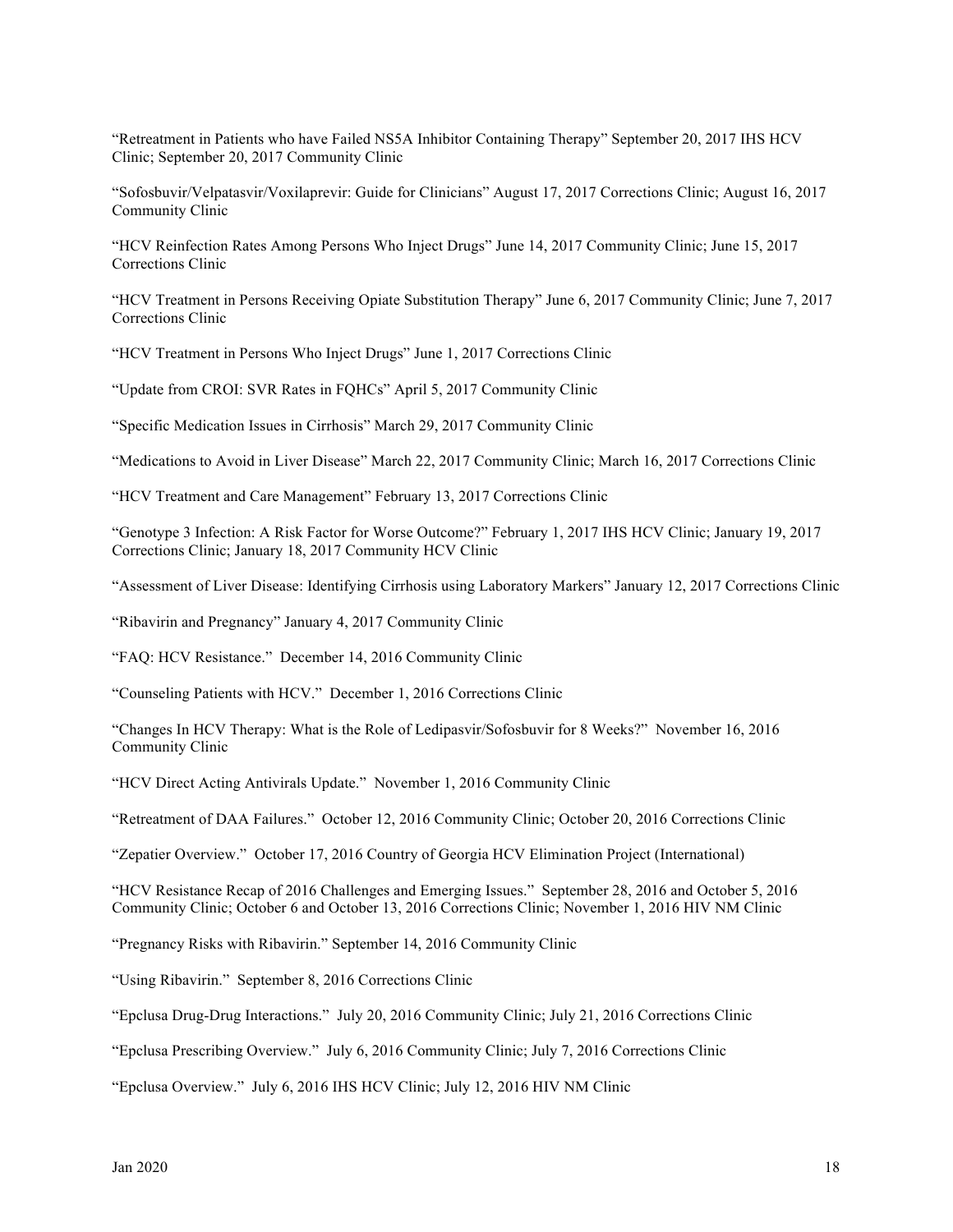"Sofosbuvir-based Treatments for Pediatric Patients." June 27, 2016 Country of Georgia HCV Elimination Project (International)

"Clinical Guidelines Update." June 8, 2016 Community Clinic

"HCV Resistance." May 19, 2016 Corrections Clinic

"NM Drug Donation Program" May 18, 2016 IHS HCV Clinic; May 18, 2016 Community HCV Clinic; May 19 IHS HCV Clinic; June 7, 2016 HIV NM Clinic

"Pharmacotherapy Considerations in Patients with Cirrhosis of the Liver." April 13 and 20, 2016 Community HCV Clinic; April 28, 2016 Corrections Clinic

"Adverse Effects with Ribavirin." March 17, 2016 Corrections HCV Clinic; September 7, 2016 Community HCV

"Drug Interactions with Ledipasvir/Sofosbuvir." March 10, 2016 Corrections HCV Clinic.

"Drug Drug Interactions with Harvoni and Adverse Effects of Ribavirin." March 7, 2016 Country of Georgia HCV Elimination Project (International)

"Management of HCV." March 7, 2016 Complex Care Clinic

"Zepatier, part 2." Feb. 24, 2016 Community HCV Clinic.

"Zepatier." Feb. 17, 2016 Community HCV Clinic; March 1, 2016 HIV NM Clinic; March 2 IHS HCV Clinic

"Winter 2016 Therapy Updates." Feb. 10, 2016 Community HCV Clinic; Feb. 11, 2016 Corrections HCV Clinic.

"AASLD Update: HCV Treatment Options Expected in the Near Future." Feb. 3, 2016 Community HCV Clinic

"AASLD Update: Daclatasvir and Sofosbuvir for GT3." Jan. 27, 2016 Community HCV Clinic; Jan. 28, 2016 Corrections HCV Clinic; Feb. 3, 2016 IHS HCV Clinic

"AASLD Update: Currently Available HCV Therapies: Real-World Experience- HCC, SVR, and Predictors of Failure." Jan. 20, 2016 Community HCV Clinic; Jan. 21, 2016 Corrections HCV Clinic

"Summary of HCV Resistance: Who, What, and Why" Jan. 6, 2016 Community HCV Clinic

"HCV Resistance to NS5B Inhibitors" December 16, 2015 Community HCV Clinic

"Overview of HCV Resistance and Testing" December 15, 2015 HIV-HCV Coinfection Clinic

"HCV Resistance Testing" December 9, 2015 Community HCV Clinic

"Update on Harvoni Prescribing Info" November 18, 20015 Community HCV Clinic, November 19, 2015 Corrections HCV Clinic

"HCV Resistance to NS3 Protease Inhibitors" November 11, 2015 Community HCV Clinic

"Overview of Drug-Drug Interactions" November 5, 2015 Corrections HCV Clinic

"Safety Update for Viekira Pak and Technivie" November 4, 2015 Community HCV Clinic

"Introduction to HCV Resistance" September 16, 2015 Community HCV Clinic

"Updated Treatment Decision Trees" September 16, 2015 Community HCV Clinic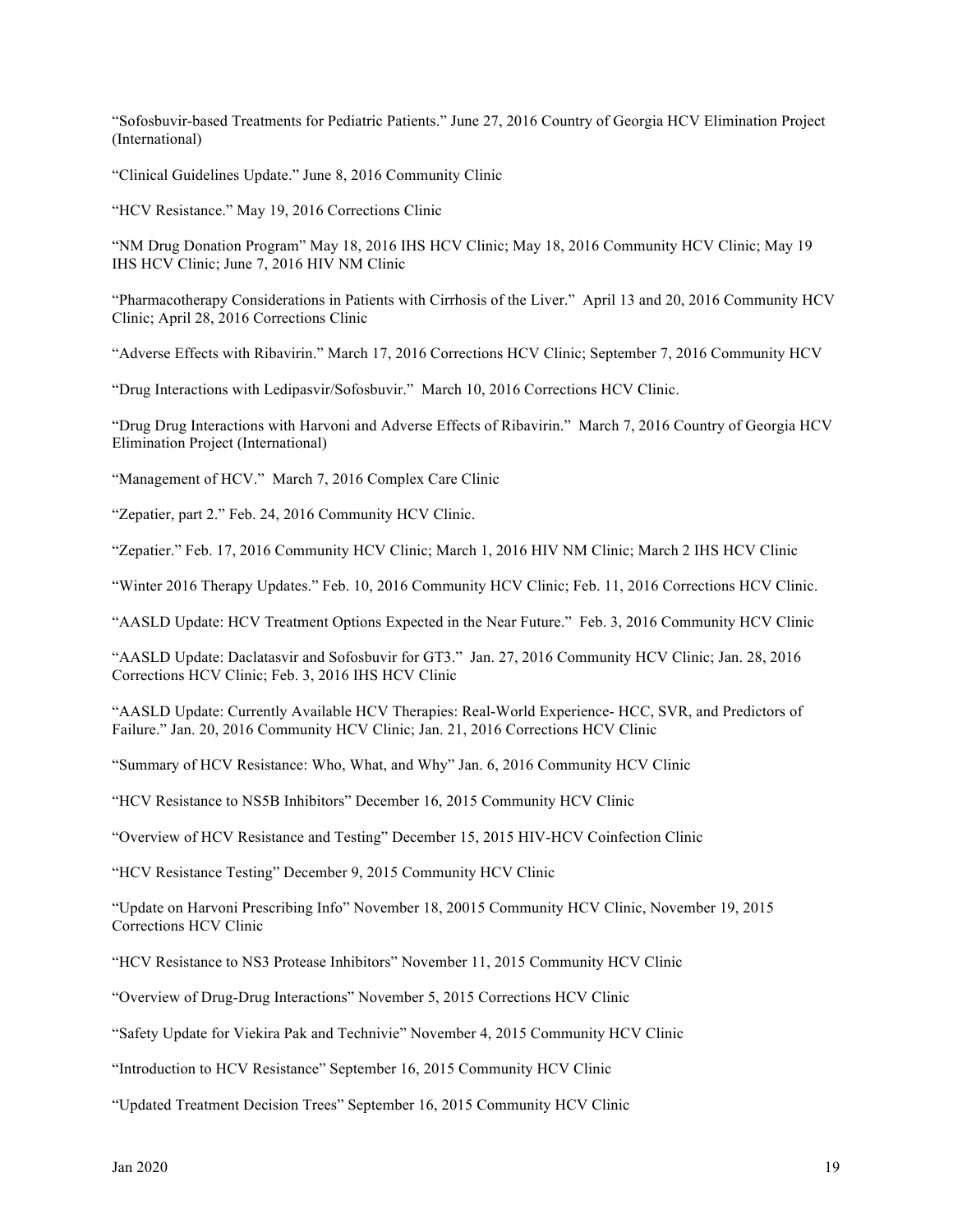"Treatments for HCV Genotype 3" August 12, 2015 Community HCV Clinic

"Daclatasvir" July 29, 2015 Community HCV Clinic, August 5, 2015 IHS HCV Clinic

"RUBY-1 Study- Update from EASL" July 15, 2015 Community HCV Clinic

"TURQUOISE-III: Safety and Efficacy of 12-Week Ribavirin-Free Treatment for Patients with HCV Genotype 1b and Cirrhosis" July 1, 2015 Community HCV Clinic, IHS HCV Clinic

"Cirrhosis of the Liver: Implications for Medication Use" May 6, 2015 Community HCV Clinic

"Assessing Advanced Fibrosis and Cirrhosis of the Liver" April 1, 2015 Community HCV Clinic, IHS HCV Clinic

"Gilead Safety Letter on Sofosbuvir-Containing Regimens" March 25, 2015 Community HCV Clinic

"Retreatment of Sofosbuvir Failures" February 25, 2015 Community HCV Clinic, March 3, 2015 IHS HCV Clinic

"VieKira for Special Populations: Renal, Hepatic, Transplant, and HIV-Coinfection" February 11, 2015 Community HCV Clinic

"Updated Treatment Decision Trees and Treatment Flowsheets" January 28, 2015 Community HCV Clinic, February 4, 2015 IHS HCV Clinic

"VieKira Drug-Drug Interactions" January 21, 2015 Community HCV Clinic

"VieKira Pak" January 7, 2015 Community HCV Clinic, IHS HCV Clinic

"Sofosbuvir/Ledipasvir plus Ribavirin in Patients with Decompensated Cirrhosis" December 17, 2014 Community HCV Clinic

"Sofosbuvir/Ledipasvir plus Ribavirin in Previously Treated Patients with Cirrhosis" December 3, 2014 Community HCV Clinic

"Cirrhosis" December 1, 2014 Complex Care Clinic Clinician Education

"Negative Predictive Factors with Sofosbuvir" April 16, 2014 Community HCV Clinic, June 4, 2014 IHS HCV Clinic

"Extrahepatic Manifestations of HCV" September 2013 HIV-HCV Coinfection Clinic

"Update on Telaprevir: Black Box Warning" February 2013, Community HCV Clinic

"Accidental Acetaminophen Toxicity" November 26, 2012: Complex Care Clinic

"Rheumatological Manifestations of Hepatitis C Infections" September 26, 2012: Community HCV Clinic

"The Natural History of Hepatitis C Infections" February 15, 2012: Community HCV Clinic

"HCV Treatment Induced Anemia and Association with Outcomes: 2011 Update" November 16, 2011 Community HCV Clinic; November 21, 2011 Corrections HCV Clinic

"Drug Interactions with Boceprevir and Telaprevir" August 2, 2011 Community HCV Clinic

"Adverse Events with Telaprevir and Boceprevir" June 22, 2011 Community HCV Clinic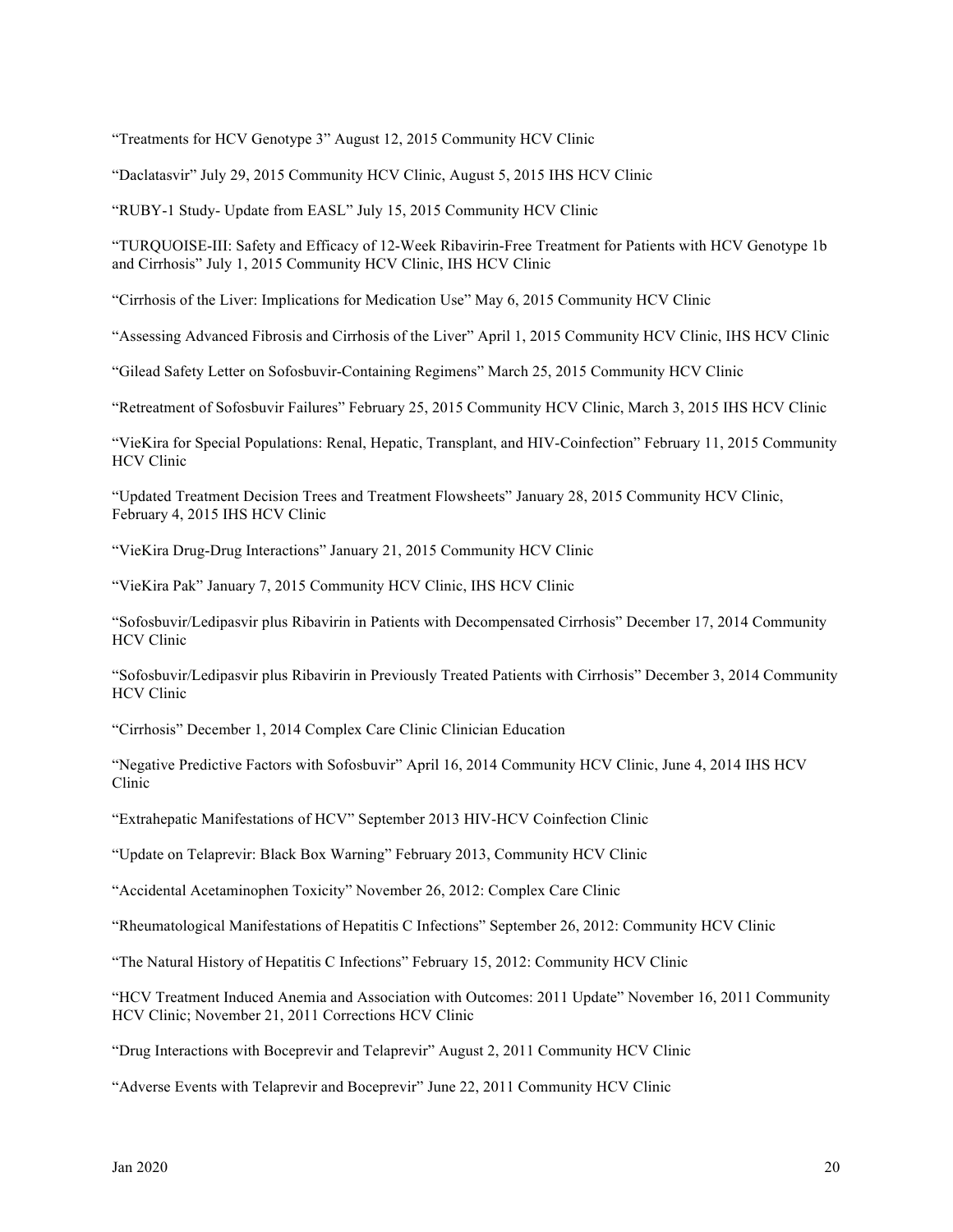"HIV-HCV Coinfection" October 6, 2010 Community HCV Clinic

"Vitamin D" March 1, 2010 Project ECHO Corrections HCV Clinic; March 3, 2010 Community HCV Clinic

"Exercise for Weight Loss" December 7, 2009: Corrections HCV Clinic; December 9, 2009: Community HCV Clinic

"Accidental Acetaminophen Toxicity" November 16, 2009: Corrections HCV Clinic; November 18, 2009: Community HCV Clinic; January 21, 2010: Pain Clinic

"Pegasys vs. PegIntron" August 12, 2009 (Part I), August 19, 2009 (Part II): Community HCV Clinic

"Miracle Mineral Solution (MMS)" July 15, 2009: Community HCV Clinic

"Immune Dysfunction in Liver Disease" March 30, 2009: Corrections HCV Clinic; April 1, 2009 Community HCV Clinic

"Rheumatological Manifestations of Hepatitis C Infections" February 2, 2009: Corrections HCV Clinic; February 4, 2009: Community HCV Clinic.

"Parenteral Iron Supplementation" June 11, 2008: Community HCV Clinic

#### **GRAND ROUNDS/ ECHO OUTREACH FOR HEPATITIS C MANAGEMENT**

Hepatitis C Training: New Mexico Corrections Department June 22, 2018

Hepatitis C Training: New Mexico Corrections Department March 23, 2018

Indian Health Services/ Acoma-Canoncito-Laguna Hospital (Acoma, New Mexico) September 22, 2016.

Indian Health Services/ Mescalero Indian Hospital (Mescalero, New Mexico) April 11, 2016.

Indian Health Services/ Taos-Picuris Indian Health Center (Taos, New Mexico) January 28, 2016

Indian Health Services/ Standing Rock Sioux Tribe (Fort Yates, North Dakota) December 10, 2015

Indian Health Services/ Cheyenne River Sioux Tribe (Eagle Butte, South Dakota) December 9, 2015

Indian Health Services/ Sioux San Hospital (Rapid City, South Dakota) December 8, 2015

Indian Health Services/ Phoenix Indian Medical Center (Phoenix, Arizona) April 4, 2014

Indian Health Services/Navajo Service Area/Four Corners Regional Health Center (Red Mesa, Arizona), January 23, 2013

Las Clinicas Del Norte (El Rito, New Mexico), April 17, 2012

## **PROJECT ECHO HCV CLINICIAN TRAINING (CME/CEU/CPE)**

Monthly, on-site training for new HCV clinicians- discussion of Project ECHO HCV treatment guidelines and clinic patient discussion Aug 2011- present

#### **PUBLIC HEALTH EFFORTS**

Interview for KOB channel 4 on HCV and Baby Boomer Screening; May 3, 2018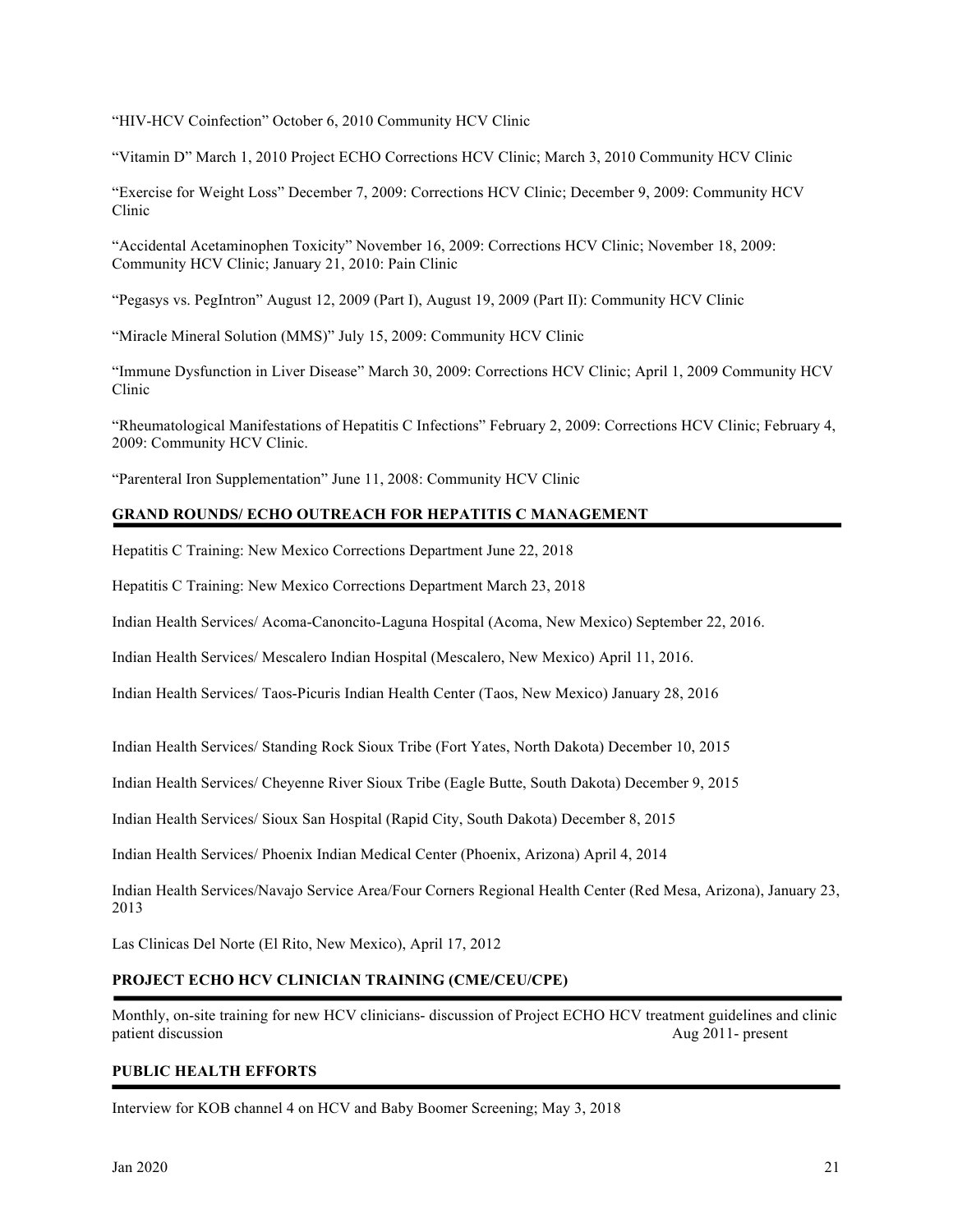Faculty Advisor: KOB-TV Health Fair: Hepatitis C Awareness

Faculty Advisor: Hepatitis C Video Awareness Competition: Collaborative effort of the UNM College of Pharmacy APhA Chapter, Project ECHO, Hepatitis C Alliance, and the NM Department of Health

Faculty Advisor: "C Day" UNM College of Pharmacy Hepatitis C Awareness Campaign Across NM: Collaborative effort of UNM College of Pharmacy APhA Chapter, Project ECHO, and the Hepatitis C Alliance

#### **OTHER CREATIVE EFFORTS**

Treatment Adherence and Education: HIV-HCV Project. Hepatitis C Medicaid Affinity Group (webinar); May 30, 2018

Hepatitis C Module #4: Treatment of HCV in Special Populations, HCV Resistance, and the Future of HCV Therapy. On-line CPE Module for Center for Specialty Pharmacy Education (webinar); January 31, 2017

Arora, S, **Deming P**, Ruge C, Sava S. "Overcoming practice-based barriers: strategies for building a more successful HCV care team" in Medscape Education Infectious Diseases: Clinical Course in HCV 2012. Role: panelist for video media roundtable discussion in CME/CE course; September 25, 2012

# National Viral Hepatitis Roundtable- Pharmacy Workgroup 2016- Present New Mexico Society of Health Systems Pharmacists 2012-2014 American Association for the Study of Liver Disease 2008- Present American Society for Microbiology 2004- 2010 Society of Infectious Disease Pharmacists 2004- Present American College of Clinical Pharmacy 2004- Present American Pharmaceutical Association 2006-2005 American Society of Health-System Pharmacists 2000- 2006 **COMMITTEE MEMBERSHIPS** University of New Mexico COP Curriculum Committee 2009- Present Chair- Subcommittee: APPE 2015-2016 Co-Chair: Active Learning Task Force 2016-2017 University of New Mexico COP/ UNM Hospital Residency Committee 2007- Present HCV ECHO Consortium 2012- Present University of New Mexico COP Dean's P&T Advisory Committee 2015- Present University of New Mexico COP Research and Scholarship Committee 2014-2015

#### **PROFESSIONAL MEMBERSHIPS**